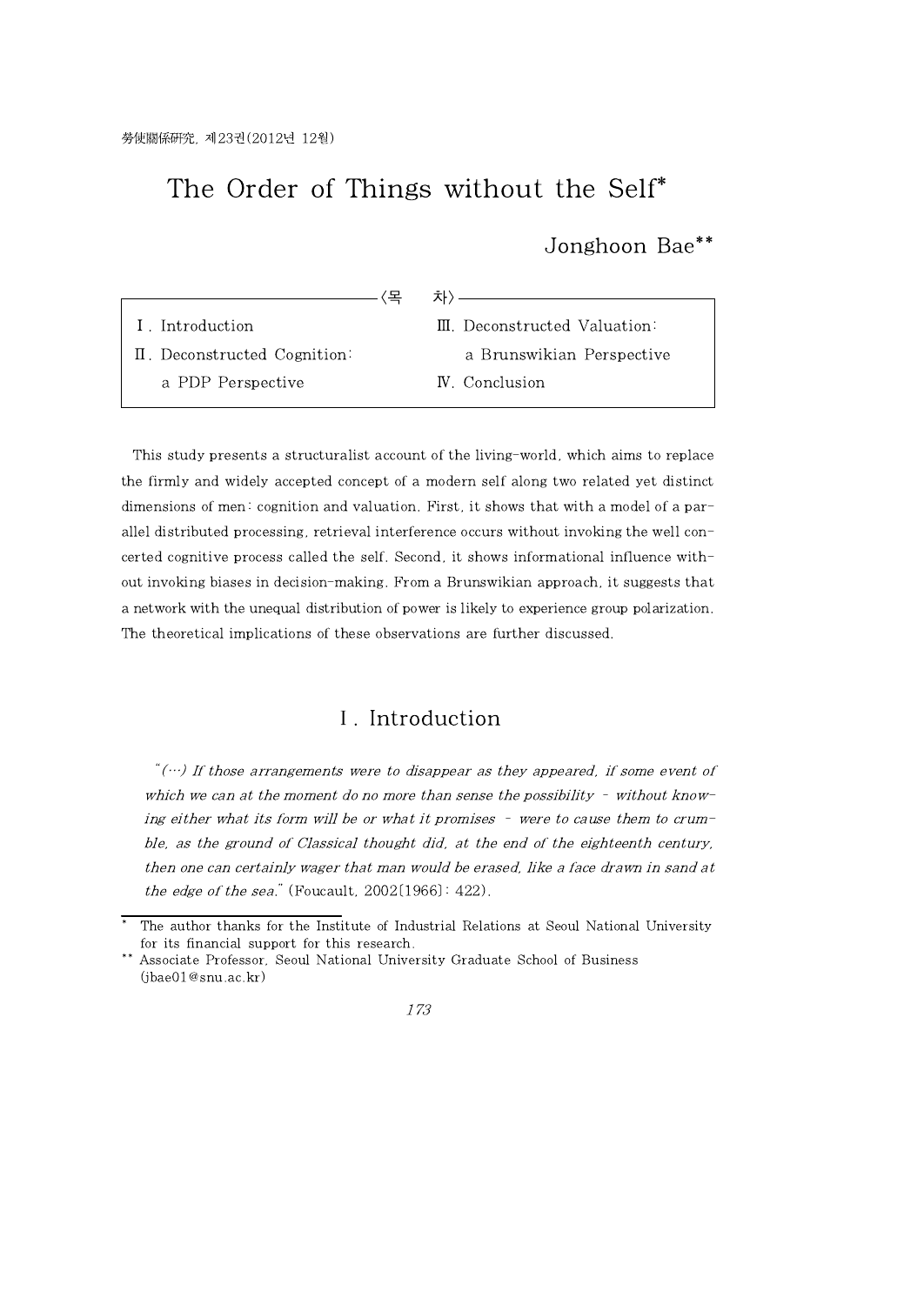Modernity centers around individuality, which refuses to be melted into the air, a concept of the self that allows for an independent entity with a full capacity of utility computation. Yet, a long and recent survey of cognitive science has substantively questioned the validity of a modern self in the understanding of human behavior. This note seeks to present an alternative view, namely a structuralist account of the living-world, which aims to replace the firmly and widely accepted concept of a modern self along two related yet distinct dimensions of men: cognition and valuation.

### Ⅱ. Deconstructed Cognition: a PDP Perspective

Cognitive scientists have long recognized the existence of interference in tasks such as dual-task interference (Pashler, 1994), the Stroop task (Cohen et al., 1990), contextual interference (Albaret et al., 1998), phonemic confusion (Tehan & Humphreys, 1998), and competitive interference in advertising (Kent & Allen, 1994). Interference in this regard refers to the difficulty in encoding or retrieving one type of information due to the presence of another  $type(s)$  of information. The consequence of interference usually involves the slowing of response time (e.g. psychological refractory period effect) and the increase in making errors. With a model of a parallel distributed processing (PDP), I give an account to this phenomenon without invoking the well concerted cognitive process called the self. To this end, I draw on a concept of orthogonality of activation patterns. For the interest of illustration, I will limit myself to the case of interference between two different evaluative words, positive or negative.

The main argument is as follows. 1) The implicit memory task involving different valences of words would be affected by the degree of interference between words. 2) The interference in the implicit memory task may come from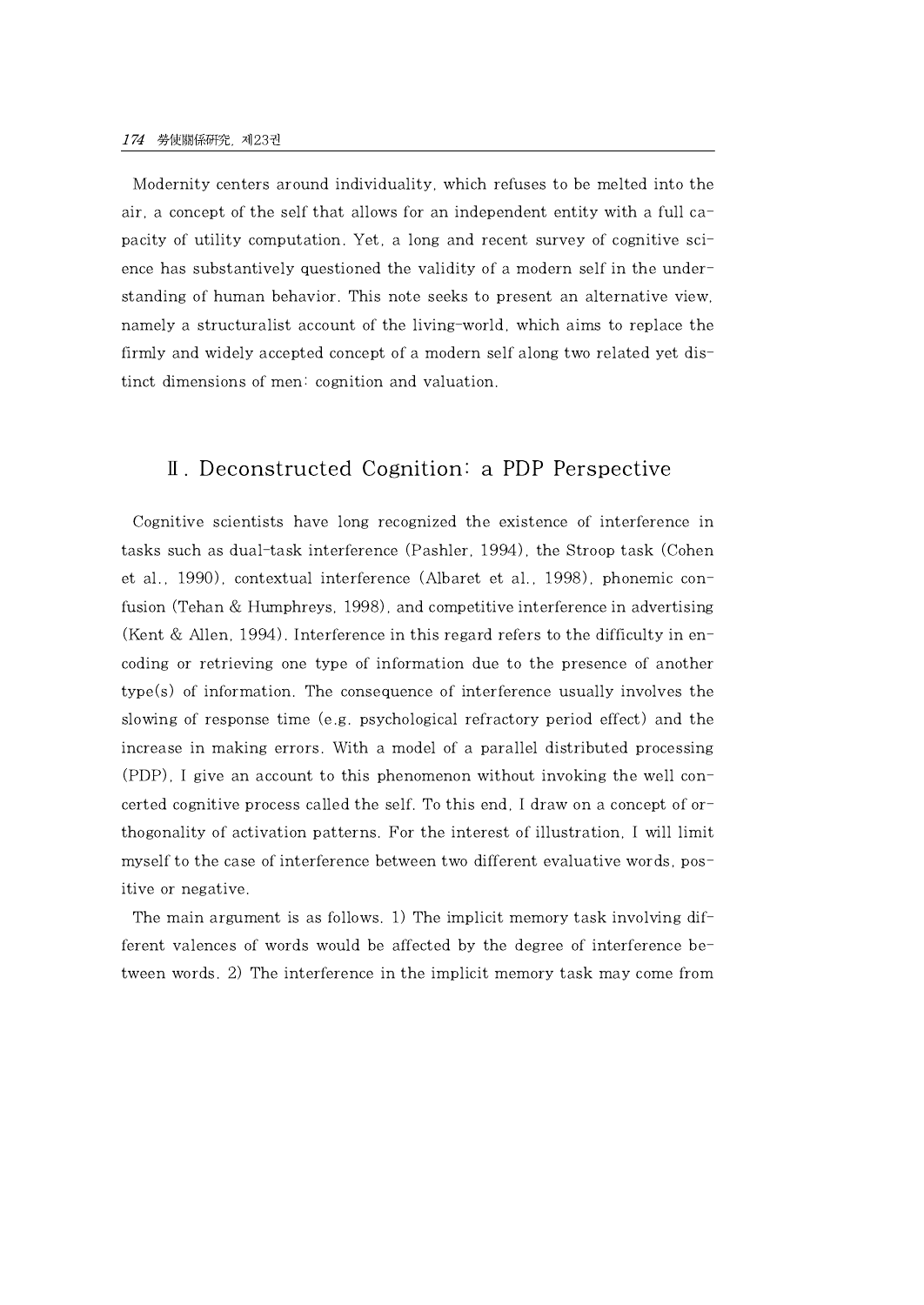retrieving interference, a phenomenon that is likely to occur when the valences of two words are orthogonal to each other in the sense that a pattern of activation by one word is orthogonal to one by the other. In the sections below I will briefly describe a PDP model used in this essay and assumptions made for predictions. Then, I will propose a condition for the activation of above mentioned interference. Finally, three experiments will be contrived to test the validity of the condition for interference.

As a point of departure, a model of ACT (Anderson, 1976), a non-structuralist account of the mental process is first illustrated. An extension to the hierarchical model of memory, the ACT (adaptive control of thought) theory presumes a memory is made of the meanings, i.e. propositions. There are four basic assumptions in the ACT to describe human information processing (Medin, Ross, & Markman, 2001). First, propositions consist of concepts and relations among these concepts. For example, if mind begins with one concept (represented by node 'A' in a network) as well as three relations that originate from this concept, then this mind remembers three different propositions (see Figure 1). Second, relations or links differ in strength such that frequently retrieving and coding propositions have stronger links among them. Take the example of Figure 1, where node A is connected to three different nodes, B, C, and D through three links. The link between nodes A and B is said to be stronger if this link, and thus a proposition, is frequently retrieved to comprehend external stimuli. Third, when information is being processed, the nodes corresponding to that information are physiologically activated, and this activation spills over to other connected propositions through the links.

Each node differs in its capacity or threshold for activation. In other words, nodes and links, which are partially activated, will be not fully used in understanding external stimuli. Propositions are fully used only if their associated notes' activation is above the thresholds of these nodes. Activation that occurs from nodes – source nodes – is re-distributed to the links from these nodes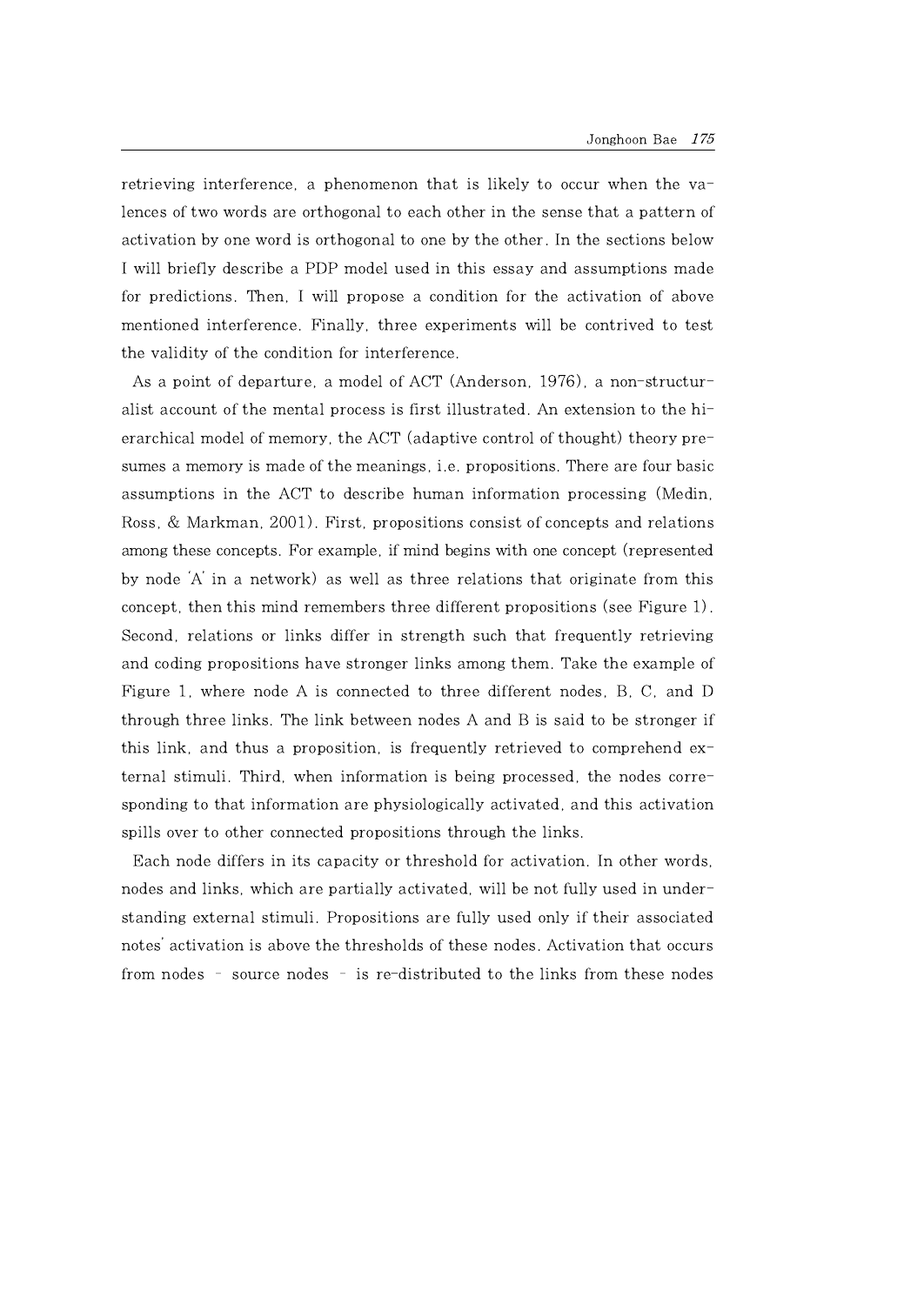such that activation is likely to spread firstly and strongly to links whose strength is the highest. Take a case in Figure 1. The amount of activation of a link from concept A to concept B is noted as  $L(A, B)$ . When activation, say 10, starts to spread from node A, and the link strength from A to B, from A to C, and from A to D are 0.5: 0.3: 0.2, respectively, then this activation is divided while satisfying the following restrictions:  $\Sigma_i L(A, i) = 10$  and  $L(A, B) > L(A, i)$ C)  $\geq L(A, D)$ , where  $i = {B, C, D}$ . Note that the division of activation among links is not proportional to the strengths of links. Rather the division is ordinal according to the strength of links. The exact level of the division is thus indeterminate.



<Figure 1> An example of mental representation: The ACT perspective

The amount of activation is a function of link strength as well as the outdegree centrality of a node that is activated (i.e., alternatively known as the fan of a node, which is the number of links that originate from a node). Put it differently, the stronger a link is, the highly activated nodes adjacent to the link are. On the other hand, the larger the outdegree of a node, the less activated is each node adjacent to the node. The latter needs more explanation. Assume that node A is connected to three different nodes through three links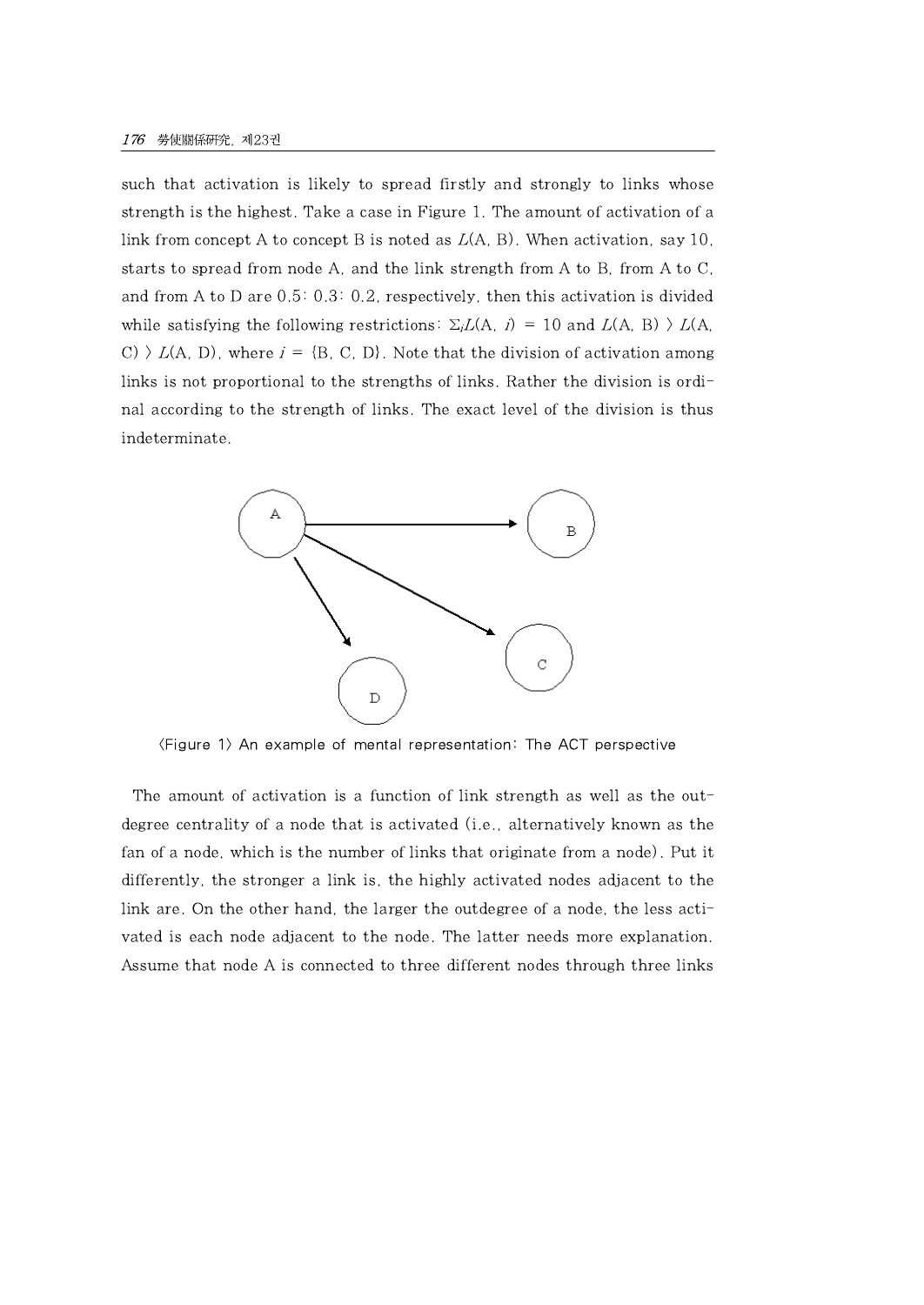and node B is connected to six different nodes through six links. Suppose that the strengths of links are equal. If node A and node B are activated at the same level of 12,  $L(A)$ , one of the three nodes) would be 4 and  $L(B)$ , one of the six nodes) would be 2.

Lastly, the time to retrieve information from long term memory increases when a source node is connected to many other nodes to share its activation and when the strength of each link is not strong enough to convey activation from the source to the target.

From the assumptions made above, following propositions are derived. First, node *i*, though activated, is not used if  $L(\text{source node}, i)$  is weaker than a certain threshold. Second, the time to retrieve information is increasing as the outdegree of a node increases and its link strength declines.

Partial definitions for the experiment are made as follow. First, the time to retrieve information is response time in the IAT (i.e., implicit association tets), which is a dependent variable. Second, nodes include the target categories and attitudinal categories. Third, links are stronger in compatible combinations than in incompatible combinations. Fourth, target categories have a smaller outdegree than attitudinal categories  $d_0$ <sup>1)</sup> In other words, the number of associated concepts to target categories is smaller than that of associated concepts to attitudinal categories. For example, insects are associated with negative attitude (e.g. hate) or positive attitude (e.g. love). However, attitudinal categories, e.g. love, could be associated with many other target categories. I further assume that every subject evaluates all of insects as unpleasant, while evaluating all of flowers as pleasant. Then, the design of experiments is as follows: (a) the order of the target-attitude categories (target first or attitude first), and (b) compatible or incompatible combinations. The overall pre-

<sup>1)</sup> This partial definition is actually an additional assumption I make for the experiment. Though this assumption is not explicitly implied by APT, I include it in order to predict the difference between a vector (insects, pleasant) and the other vector (pleasant, insects).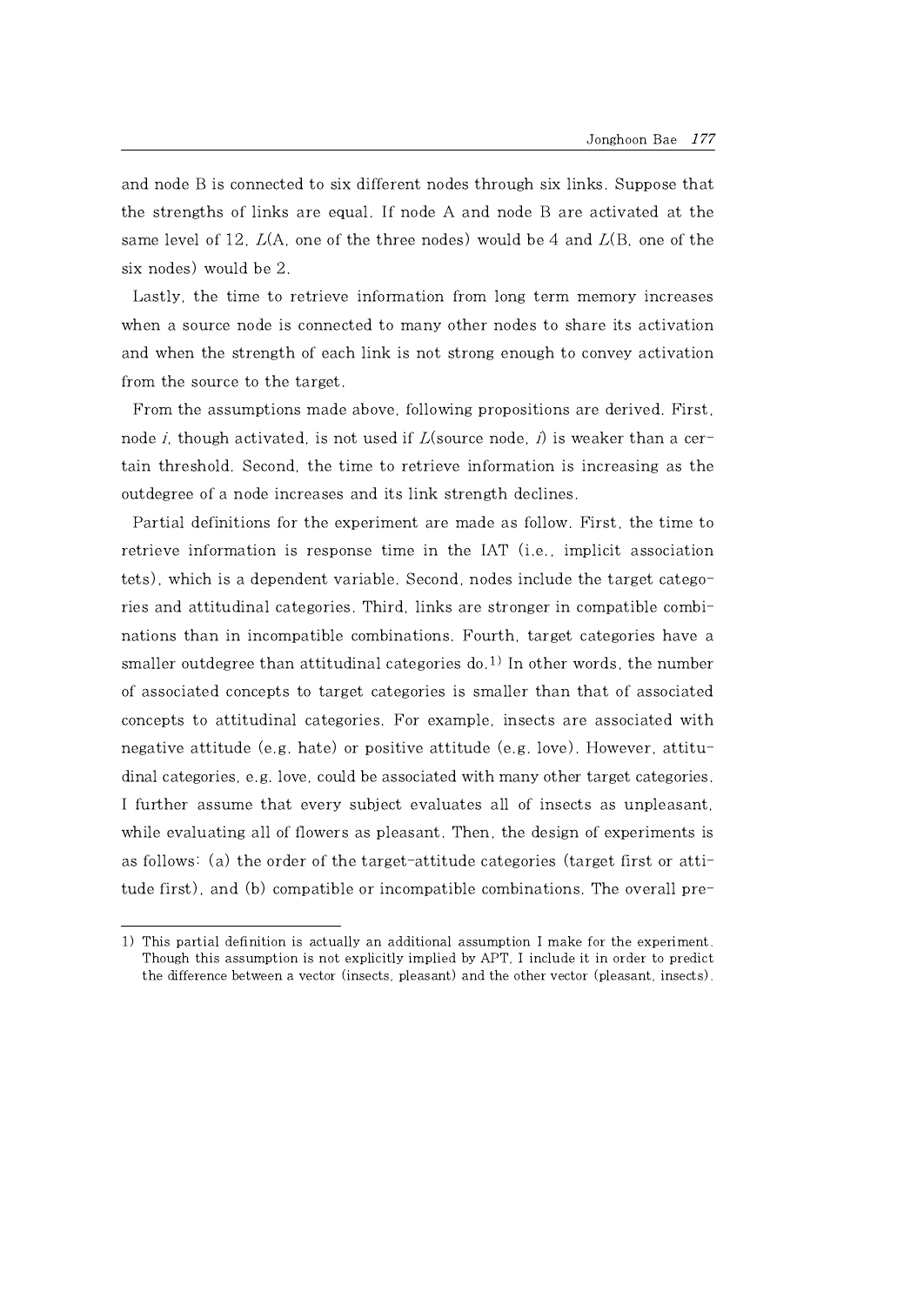dictions are found in Figure 2.

1. Rose and Love.



<Figure 2> Compatible versus Incompatible Combinations of Concepts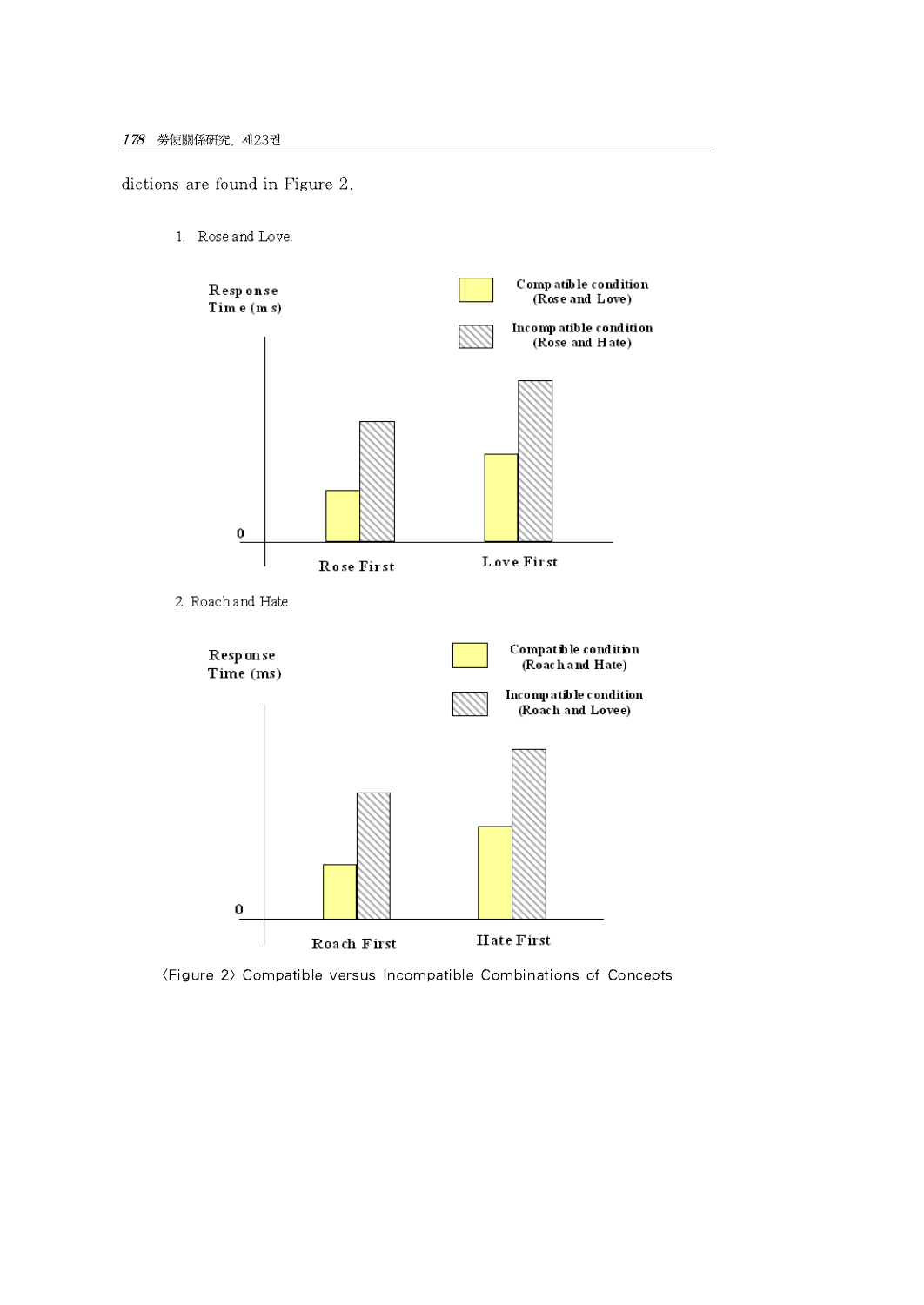

<Figure 3> Love and Rose

As is shown in Figure 3, the reasons for predictions in Figure 2 are as follows. When activation spreads from rose to love, a compatible task shares the same response, i.e. pleasant. On the other hand, activation from love to rose may or may not share the same response, i.e. *pleasant*. Even if they share the response of unpleasant, the number of links between rose and love in this case is larger than that in the response of pleasant. Moreover, the outdegree of love is larger than that of rose since love includes 'is not pleasant' node. In addition, the link from rose to 'is pleasant' is stronger by assumption.

Therefore, activation from rose to love will be higher than from love to rose. In other words, response time will be smaller for the activation from rose to love. However, response time in the incompatible condition is always longer than in the compatible condition, irrespective of the order of categories. The same logic is applied to the roach cases.

Let me move over to the comparable structuralist model of the mental proc-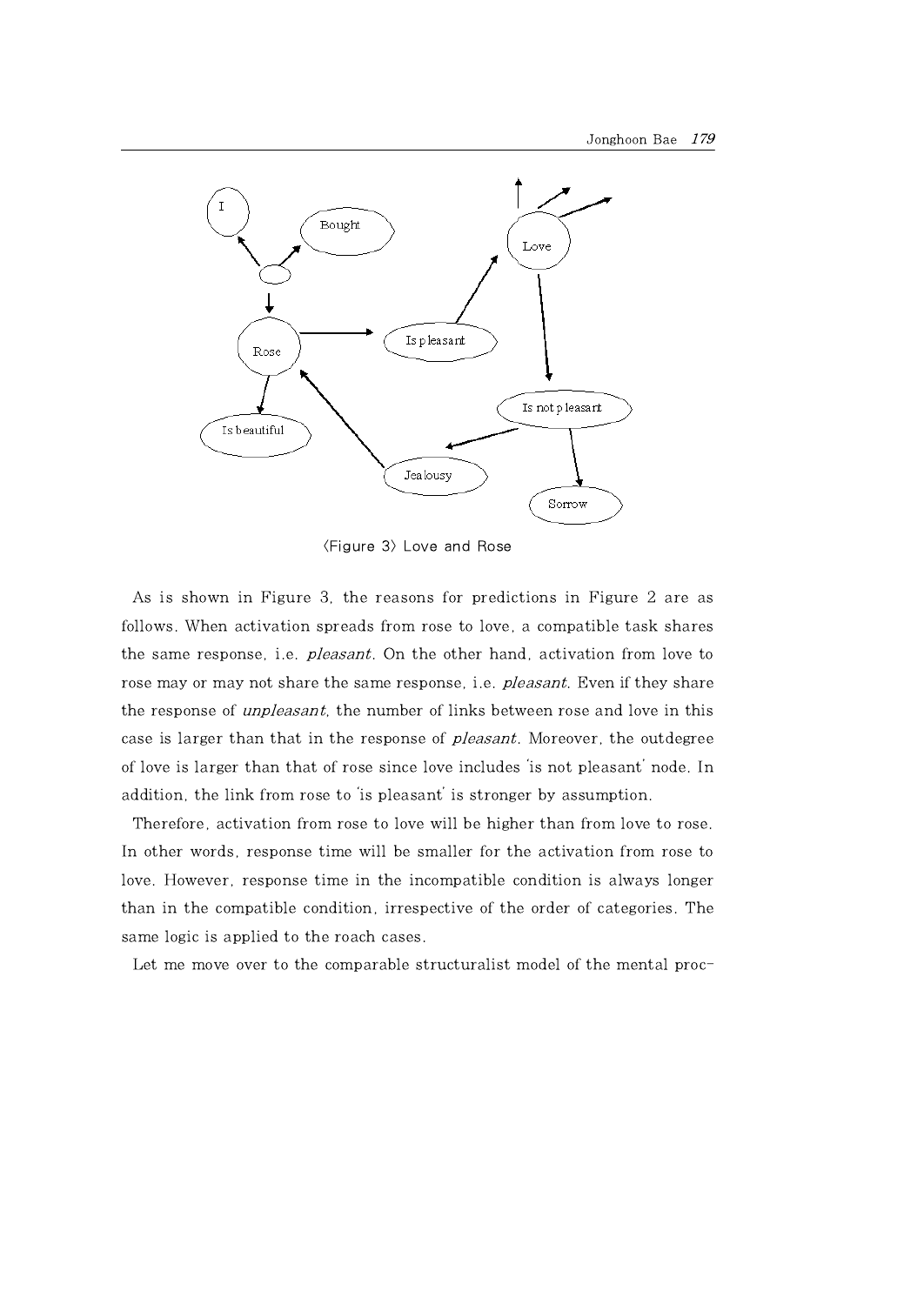ess, a model of PDP. Following Cohen, Dunbar, and McClelland (1990), this essay assumes a PDP representation of mental process. Mental representation is a system of connected modules, which are described as matrices with different connection weights. Each module consists of processing units, which are denoted as input or output vectors of a matrix. Input vectors stand for the stimulus a system receives from the external world or previous modules. Output vectors indicate a system's response to the input vectors. This could be concept generation or a force for physical movement.

Information of any type is represented as a specific pattern of activation formed by units in a module. Using the same units, a module represents different information by changing a pattern of activations. Two units are independent when they are orthogonal vectors to each other (Medin et al, 2001). Since a particular input pattern (or value) will produce a desired output pattern, the values ofinput units that are orthogonal to the learned values cannot result in identical output values.

An information processing occurs by sending signals from one module to another. Thus, a sequence of connected modules comprises a pathway. Two different information processes will interact if two pathways rely on the same module. Therefore, in some cases, the same processing units are used for representing different information. In other cases, the same module is used for conducting different information processes. In a sequential learning, interference can be classified into two categories, proactive interference (e.g. Dempster, 1985) and retroactive interference (e.g. Bower et al., 1994). Proactive or encoding interference and retroactive or retrieving interference.

Suppose that a system of modules receives a stimulus from outside the system. Either because of the shared processing units or because of the common module, orthogonal values of input units will create the *retrieving interference*.

First, when it comes to encoding new information, the shared processing units will successfully represent different concepts as long as input patterns for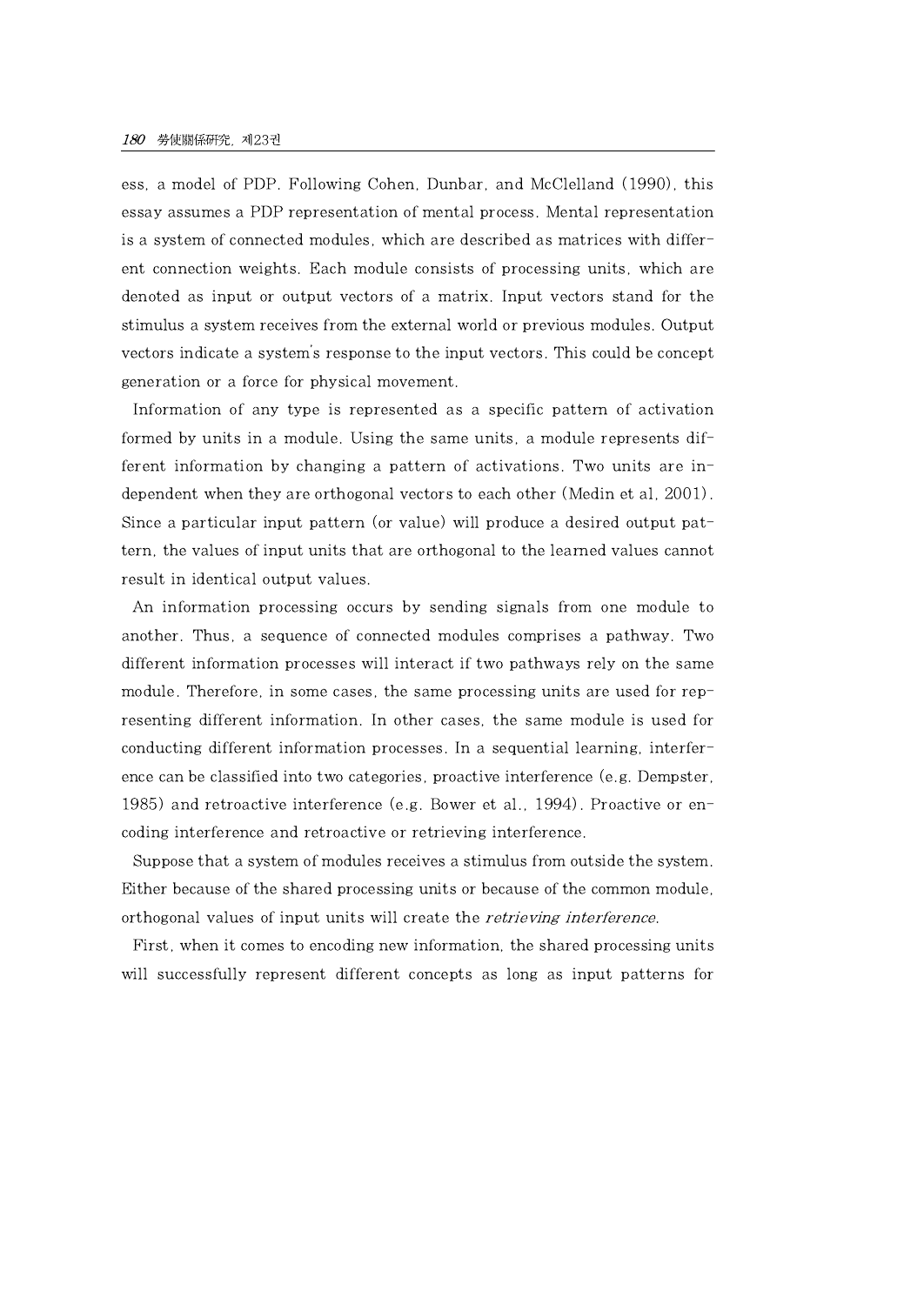these constructs are orthogonal to another. In the framework of a PDP, learning will occur via adjustment of connection weights between input units and output units such that  $V_{I}C = V_{O}$ , where  $V_{I}$  is 1×N vector of input units, C is N<sup>×</sup>N connection weight matrix, and  $V_0$  is 1<sup>×</sup>N vector of output units. Suppose that a stimulus of rose is represented by  $V_I$  (Rose) and that a stimulus of lily is represented by  $V_I$  (Lily). Let  $C(Rose)$  be a set of connection weights to get  $V_0$ (Rose) and C(Lily) be a set of connection weights to get  $V_0$ (Lily).

As long as  $V_I(Rose)$  and  $V_I(Lily)$  are orthogonal, two different  $C(Rose)$  and C(Lily) can be added together so that only one C(Rose or Lily) can represent both of connection weights (see Medin et al, 2001). However, if they are not orthogonal, then to add up two  $C(Rose)$  and  $C(Lily)$  will not produce desired output patterns,  $V_0$ (Rose) and  $V_0$ (Lily) respectively. Hence, orthogonality per se will not affect encoding interference. Rather, it will facilitate the process of encoding. For example, Pashler (1994) argues that cross talk or similarity of task may not be crucial determinant of dual task interference. Of course, this does not necessarily mean dissimilarity of tasks could explain the PRP effect. However, at least it shows that similarity of task will not matter in *retrieving* information either from short term memory or from long term memory.

Second, suppose a system learns only about C(Rose), and this module will only produce an output pattern  $V_0(Rose)$ . Therefore, a new input pattern, which does not correspond to  $V_I$ (Rose), will not yield a desired output pattern before learning takes place. This is *retrieving interference* because a system tries to generate an output pattern through previously learned connection weights. This is not about changing connection weights to get a new, desired output pattern. For example, when Burt (1990) tried to explain the mechanism of the Stroop task, the role of associative priming is in strengthening the connection weights learned before, e.g. C(Rose). In other words, an associative prime is assumed to increase the level of activation of the base-word response relative to the color name. Although the level of analysis changes from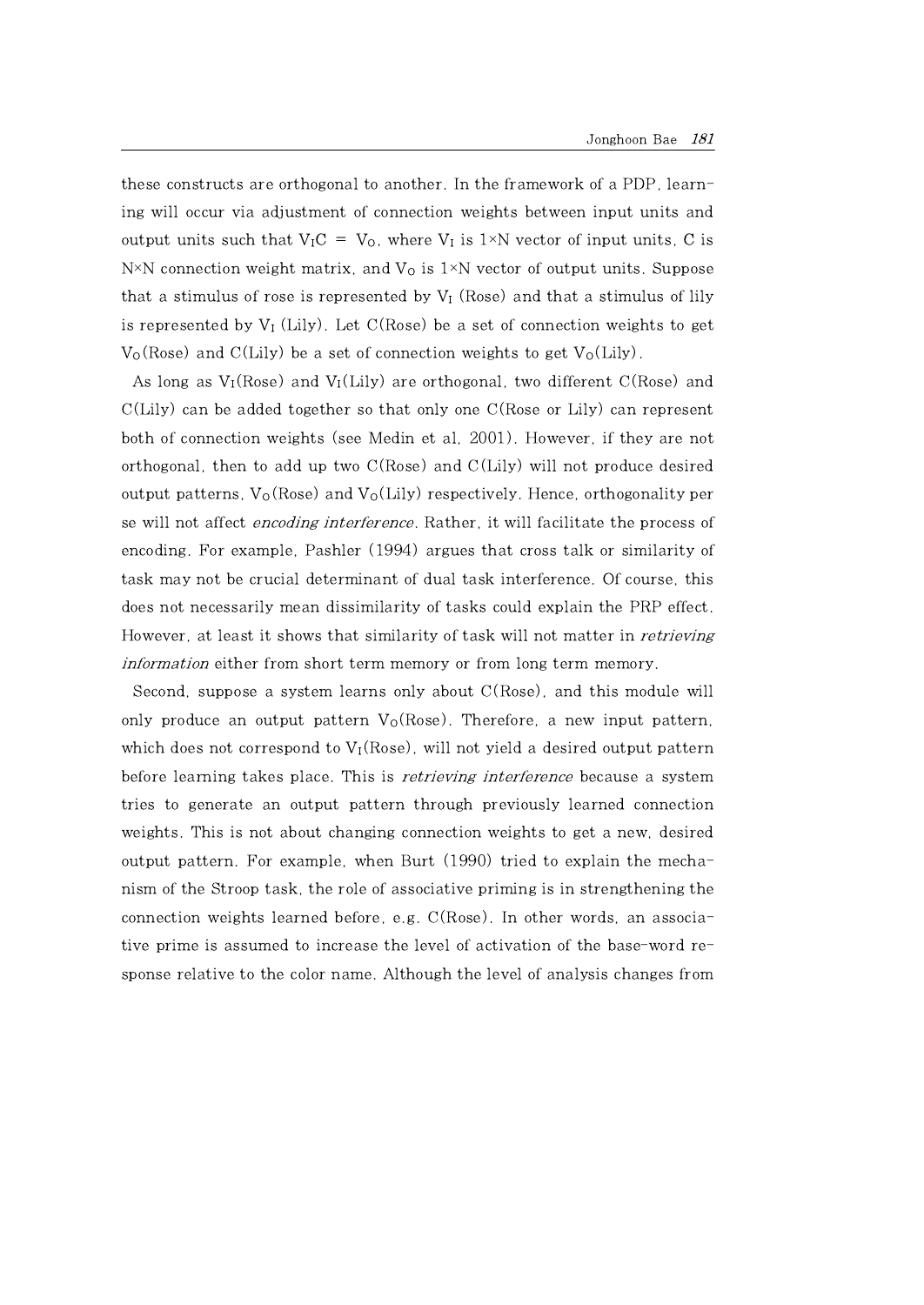within a module to between modules, Cohen, Dunbar, & McClelland (1990) argue in a similar way that 'if both processes are active, the patterns of activation that each generates at the point of intersection are dissimilar, then interference will occur within that module' (also see Tehan & Humphreys, 1998). In short, *retrieving interference* is likely to occur when two information processes are orthogonal to each other.

The following experiments of the IAT related tasks illustrate this conclusion. First, in experiment 1, subjects are asked to encode a list of words, which are shown serially. Each word is presented for a short period of time, say 6 sec. And encoding interval between different words is also short, say 3 sec. A list of words consists of orthogonal words, which are shown randomly from a set of negative words (e.g. insect words) and a set of neutral words (e.g. nonwords).2) After a 30 sec delay, subjects are asked to recognize a pair of words, which are shown separately before. The prediction made is that the accuracy of recognition will be lower for the groups, who are given a pair of orthogonal words than for the groups, who are given a pair of non-orthogonal words (negative pairs). This is that an orthogonal pair will instigate competing input patterns for one module or for two different information processes. As a result, retrieving interference described above will occur, leading to lower performance of the recognition task.

Second, in the IAT task with a 2 (compatible vs incompatible combination)  $\times$ 2 (interference vs no interference) design, two main effects as well as one interaction effect are expected. Response time (RT) in compatible combination is much faster than in incompatible combination. Also, RT in no-interference combination is much faster than in interference combination. In addition, Compatible & No-interference combination is much faster than compatible  $\&$ interference combination with respect to response time.

<sup>2)</sup> The setting of experiments presented here is a replication of Brendl, Messner, Markman (1999)'s unpublished study.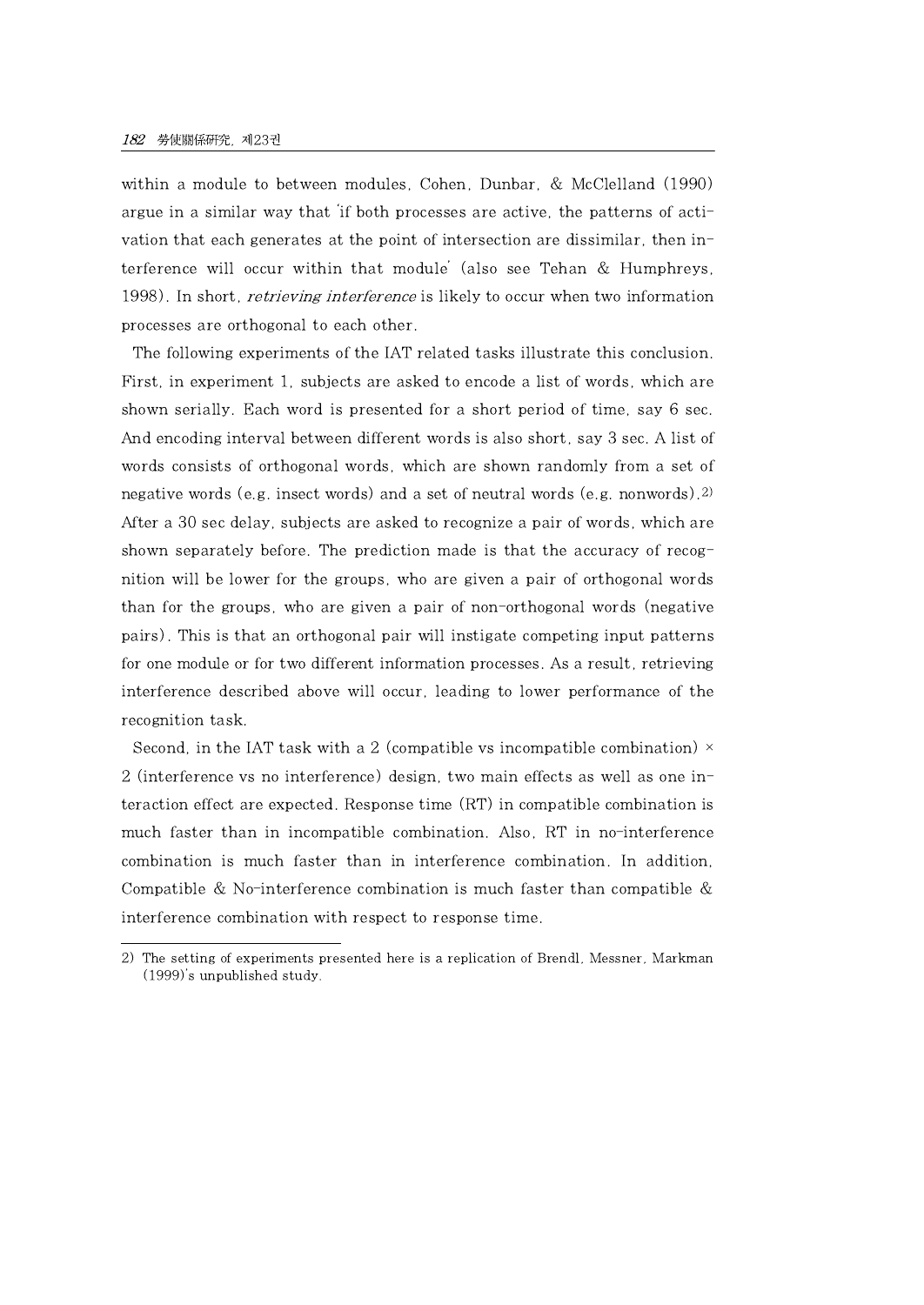

1) P refers to a set of positive target words; N refers to a set of negative target words, and C refers to a set of category words.

2) RT (target words discrimination) < RT(Compatible Task) + RT(Incompatible Task), where RT stands for response time.

3) Example: RT{ flower, insect } < RT{flower, positivity} + RT{insect, positivity}.

 $\langle$ Figure 4 $\rangle$  Experiment 3 and the triangular inequality in a metric space

Finally, if RTs in the IAT reflect relative difference in valences of words, then RTs should satisfy the triangular inequality such that a response time of a pair of target words is faster than the sum of compatible and incompatible pairs of target-category words. However, if a pair of target words is orthogonal to each other, then the triangular inequality will be violated due to retrieving interference. The reason is that RTs, which do reflect other forces than relative difference in words' valences, will not always meet the inequality in a metric space where RTs are defined. In other words, the inequality in a metric space will hold if RTs measure the differences in the valences of words. Since interference is not directly related to relative difference in valences, the presence of interference will suppress the occurrence of the inequality of RTs.

## Ⅲ. Deconstructed Valuation: a Brunswikian Perspective

This section proposes a network model to show *how* the social influence process affects individual judgments of uncertain projects. In particular, this study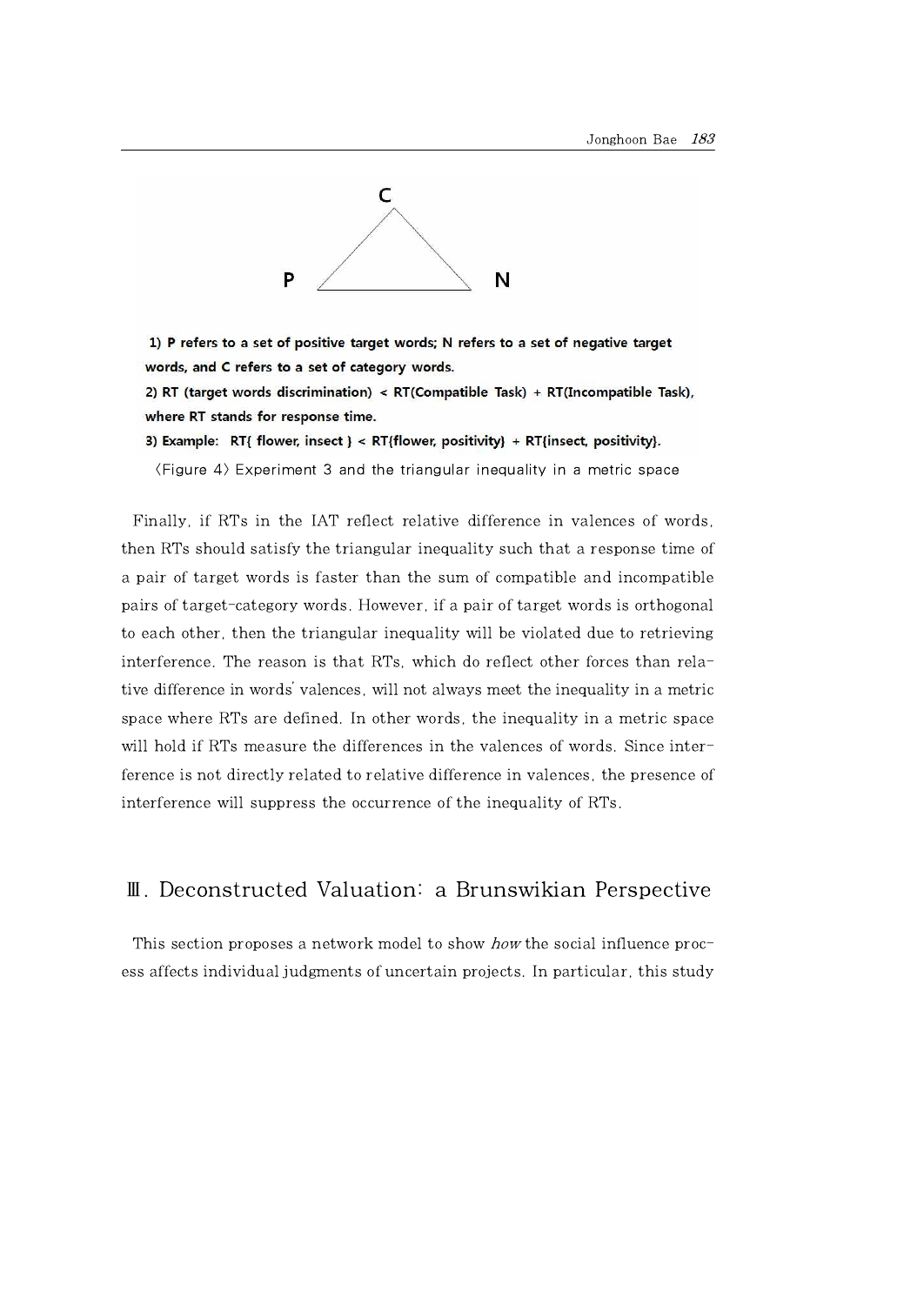concerns as a social influence process the group polarization effect (Brauer et al., 1995; Williams & Taormina, 1993), where individual attitudes about a given project tend to be extreme after group discussion. Using Willer (1999), this study proposes that for interactive decision-making (Heath & Gonzalez, 1995), a minimally imposed restriction, such as group structure, can yield the group polarization effect at the individual level. Specifically, it shows that the sampling bias of environment (Fiedler, 1996) underlies the effect of group structure on the individual judgments over uncertain projects. The main arguments are as follows:

First, from a Brunswikian perspective (Gigerenzer et al., 1991) the group polarization may result from the number of favorable or unfavorable arguments about an attitude, arguments that are foreign to the person and that the person encounters during the interpersonal interactions. Second, the unequal frequency of different attitudes should be socially validated before taking their effects on the group polarization. And the degree of validation, i.e., cue validity, is a function of cognitive centrality (Kameda et al., 1997). Lastly, holding constant individual heterogeneity of individuals with respect to issue related expertise and personality, the group polarization will occur whenever a group structure allows actors to receive different cognitive centralities. In other words, a group consisting of actors with the same cognitive centrality may not lead to the group polarization.

#### 1. Group Polarization

In a small group decision-making, a person's attitude towards or preference over an object is affected by the presence of others via the social influence. A widely noted example of this social influence is the group polarization that a person's preference over an attitude object after group discussion tends to be more extreme than one before group discussion. The group polarization effect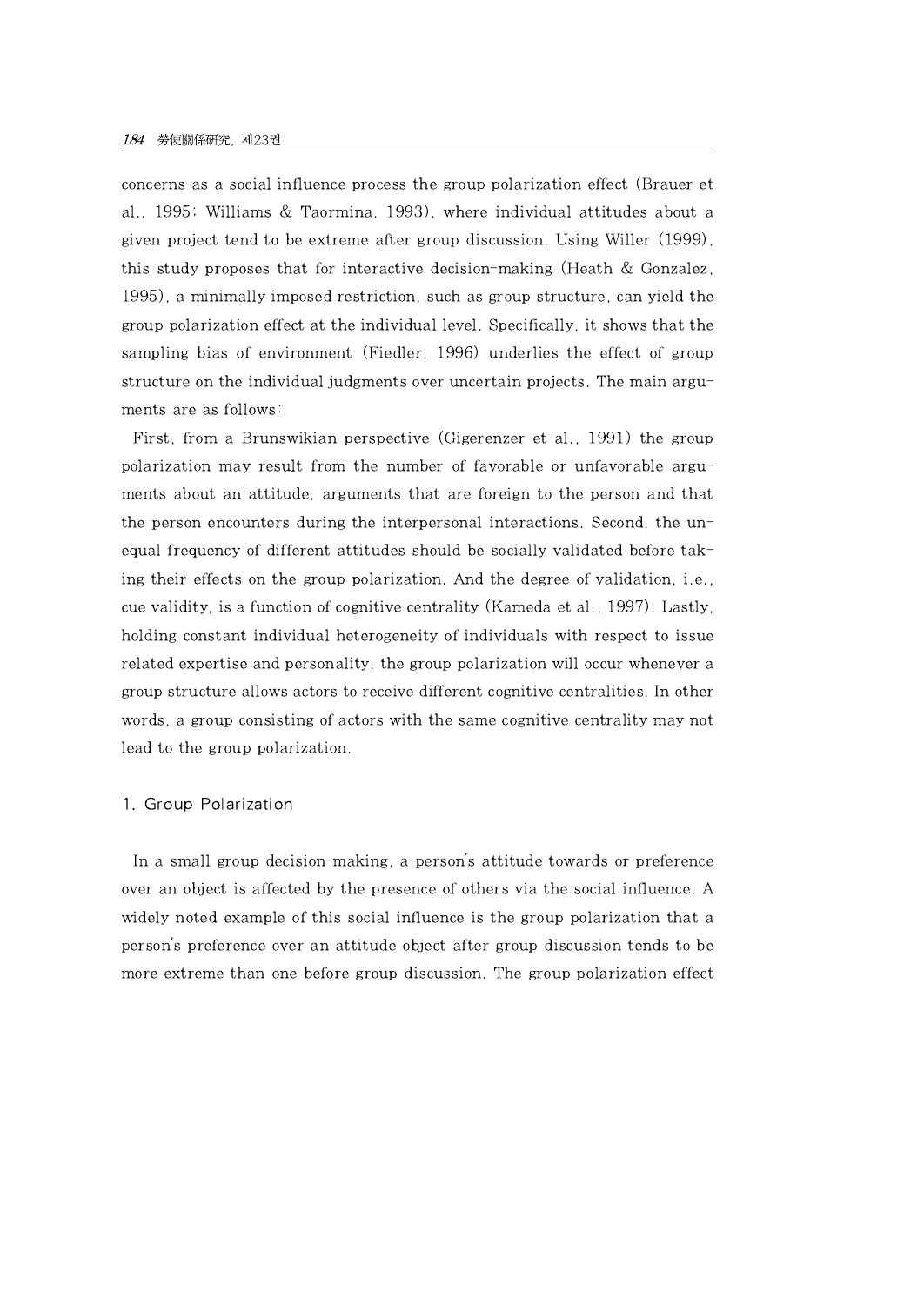should be distinguished from what is groupthink, which refers to a risk seeking behavior after group discussion. Groupthink as a special instance, the group polarization rather indicates any situation where a person's preference conditioned upon others is not a convex combination of these individuals' preferences prior to social interaction such as group discussion (Brauer et al., 1995; Arora & Allenby,1999).

Take for example a two-person committee of civil construction, which is about to review budget allocation for a construction project. Assume that one person prefers an option of 100 dollars to an option of 2000 dollars, whereas the other prefers an option of 2000 dollars. When two persons discuss before making a final decision, i.e., a case of interactive decision-making, the group polarization may take either of the following two forms. The first form is for a person to switch her preference and choose what the other prefers. The second form is to increase the level of confidence in one's own preference (Davies, 1997; Heath & Gonzalez, 1995).

Note that the group polarization does not necessarily refer to the final decision made by the group. Unless the final group decision is based on a weighted average of individual preferences, it may be independent from the final preference shared by the group. For example, if the majority vote is used for the group decision, a minority preference is not reflected by the group decision. A typical setting for social influence is a participation in group discussion. The exchange of opinions about an issue with others as well as the attempt to convince others of one's own opinion creates a channel for social influence, i.e., being susceptible to others' opinions.

Of course, the influence of others' opinions on a person's preference will vary with that person's individual characteristics such as expertise in the knowledge domain of an issue. Yet, the literature has shed more lights onto the role of situational factors when everyone in a group has similar expertise in an issue. These situational factors include the fractions of preferences among in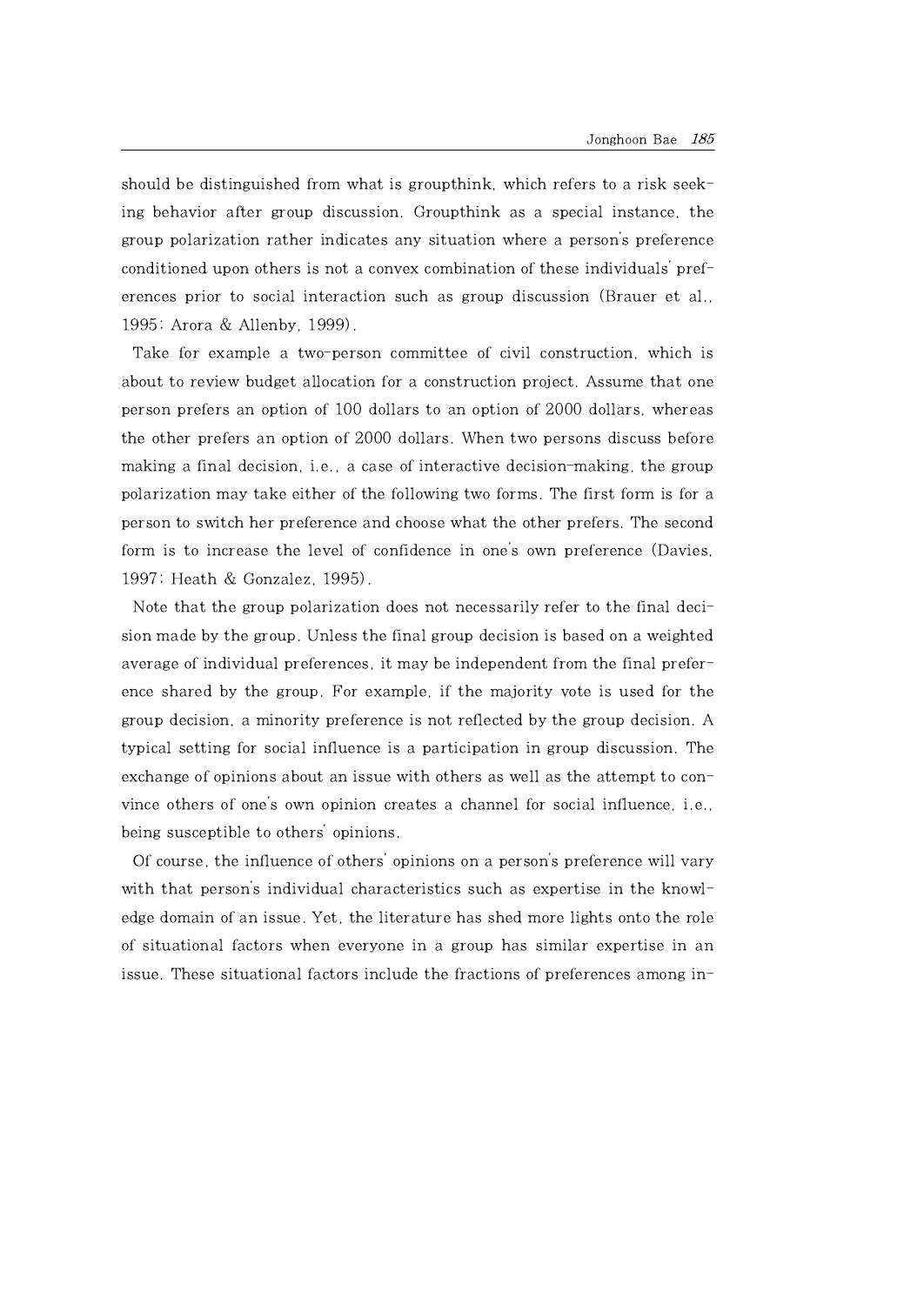dividuals, such as minority and majority influence, the size of group, and the type of decision rules to reach the group consensus, such as the majority vote (Davis et al., 1997; Doms & van Avermaet, 1980: Williams & Taormina, 1993).

One implicit assumption behind this literature is that a seemingly irrational behavior arises from various flaws present in individual decision-making.<sup>3)</sup> Indeed, an actual decision maker may not have an unlimited cognitive resources and a perfect rationality in a way that the conventional economists would conceive the person. The illusion of control (especially the passive involvement case, Langer, 1975), explanation-based choice (Davies, 1997), and internalization (Kelman, 1958) are cases in point. In these cases, a person tends to have more confidence in her judgment and to develop rather an extreme attitude once she voluntarily generates a large number of arguments to explain an object.

The key to this mechanism is the internal and self generation of arguments to minimize cognitive dissonance between information from others and one's own attitude. The internal generation indicates that the mere thought of these arguments would suffice the working of this mechanism. The voluntary participation in group discussion is a conduit for a person to generate internally her own views and to get influenced by self-generated arguments. The increase in confidence after self-generation of arguments is observed even though the person's decision quality does not improve (Langer, 1975; Heath & Gonzalez, 1995).

On the contrary, a group of researchers opting for a Brunswikian perspective observe that the apparent bias in individual decision-making is a reflection of the nature of the environment surrounding the individual. Along this line, they suggest that the group polarization has much to do with a sampling  $ad$ vantage in the sense that a certain attitude has more chance to be socially circulated.

<sup>3)</sup> The literature invokes three different mechanisms such as the informational influence, diffusion of responsibility, and the social comparison in a bid to account for the role of situational factors in the group polarization (Brauer et al., 1995).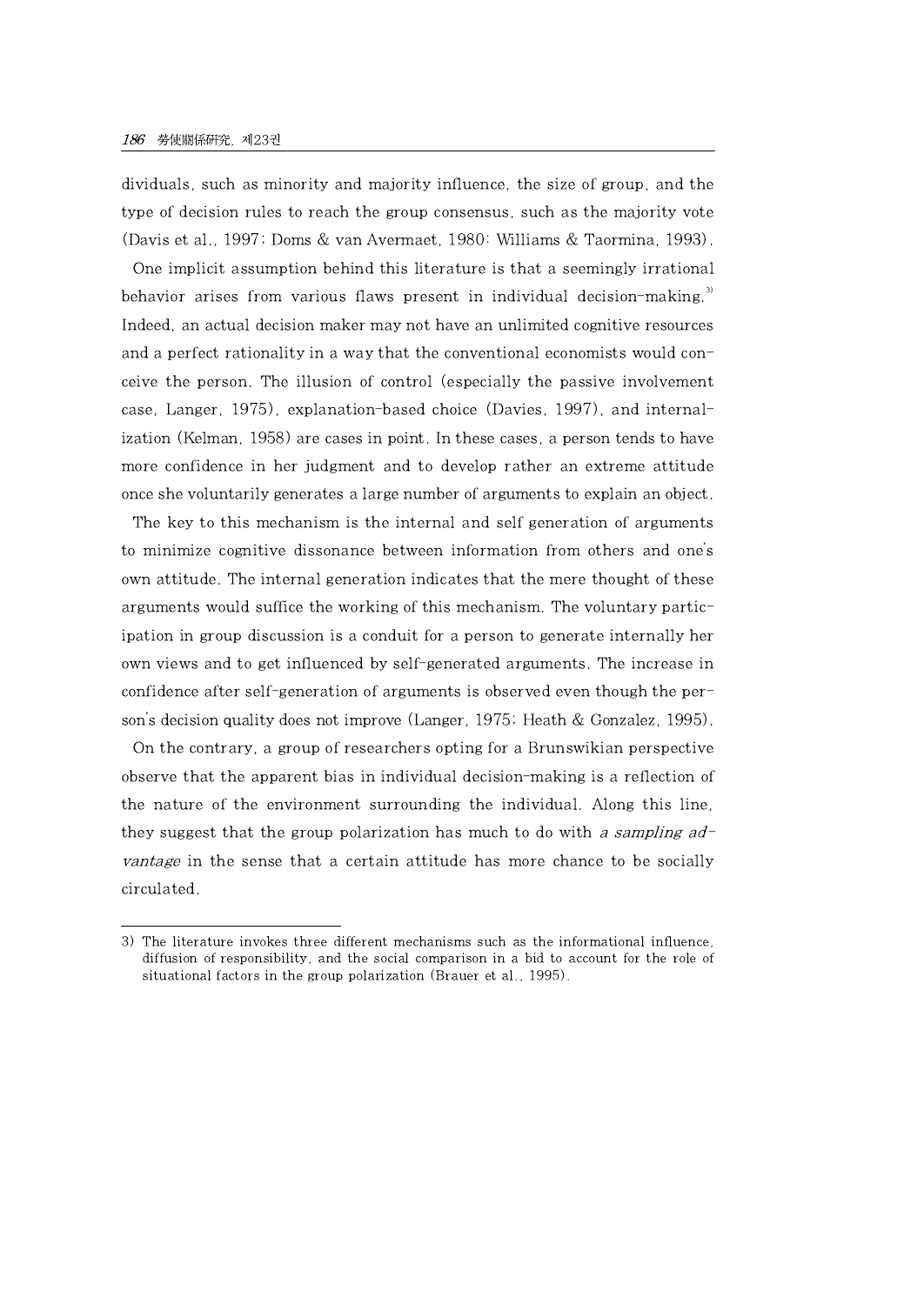For example, much research on overconfidence asserts that this phenomenon is stable and robust, yet Gigerenzer and his colleagues (1991) show that overconfidence in the calibration questions might disappear if the questions were reframed in a frequentist's way. In a similar vein, the repeated exposure to the attitude object was reported to produce a shift in attitudes in the direction of extremity (see Brauer et al., 1995). If a certain attitude comprises disproportionately the set of opinions on a given issue, this attitude is more likely to dominate other attitudes. The simulation study by Fiedler (1996) illustrates this sampling advantage. Fiedler argued that a group polarization effect will happen whenever one of two opposing attitudes is dominant in number. He explained this process by an aggregation effect of repetitive arguments, an effect that depends on the sample size or information quantity.

Against this background, the situational factors mentioned above are succinctly reduced back into a sampling advantage: a frequency of a certain attitude or argument is influenced by the amount of information available to individuals; and the situational factors are directly related to information availability, which in turn account for the variance of a sampling advantage of different attitudes. This sampling advantage of an attitude may take either the form of an aggregation effect (Fiedler, 1996) or repeated exposure (Brauer et al., 1995), which stands in sharp contrast to an irrationality based approach to decision-making.

The difference between Brunswikian and irrationality approaches lies in whether a person responds to information from others and updates her attitude or preference by evaluating this information. The irrationality approach presumes that a person will offset inconsistent arguments coming from others by generating reasonable 'excuses' for her own attitude. In contrast, a Brunswikian approach assumes that a person 'validates' information from others, i.e., cues, and adapt her preference accordingly. Note that in a Brunswikian approach, the validities of cues, not cues per se, will determine one's confidence in opinions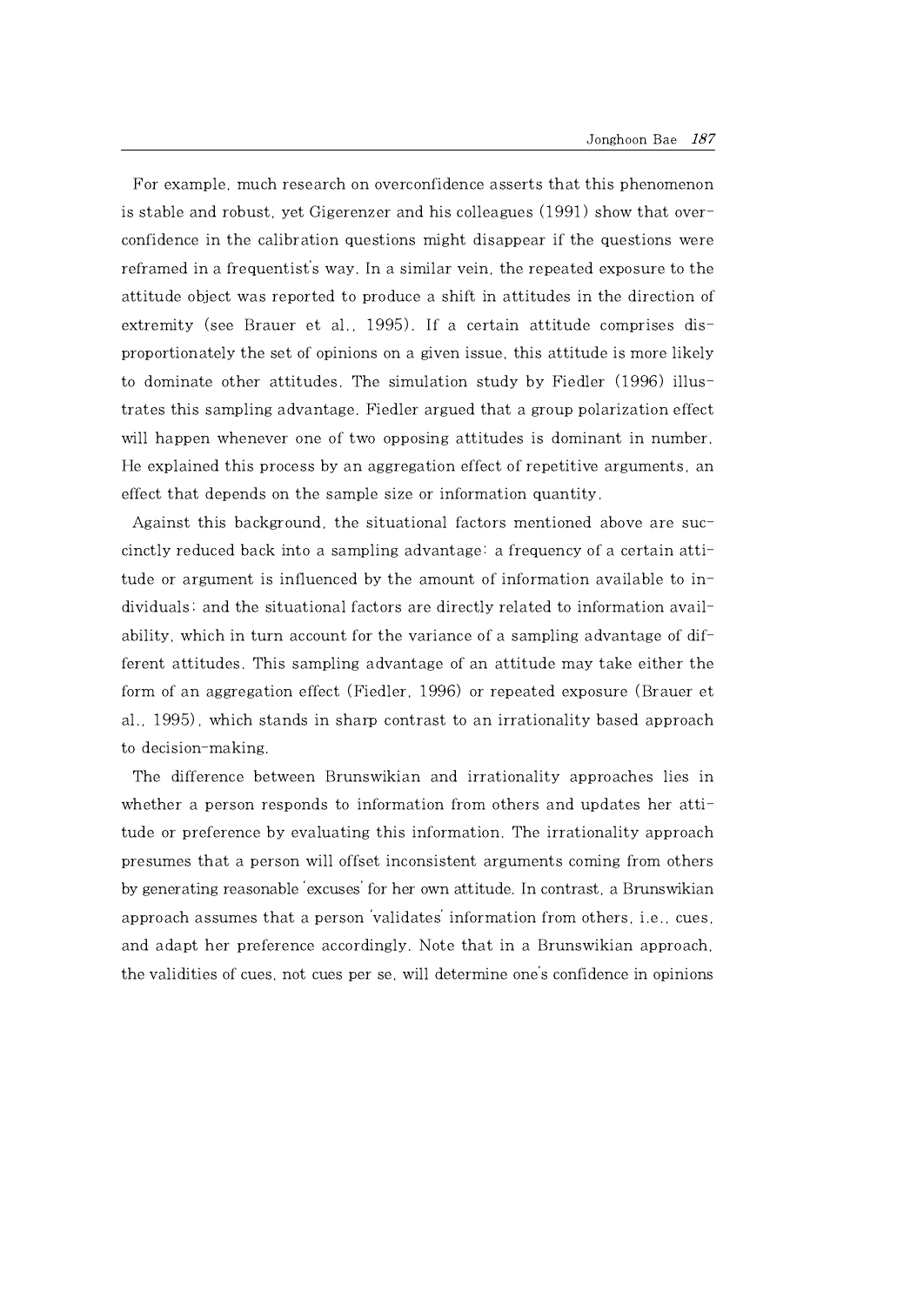(Gigerenzer et al., 1991).

As Heath and Gonzalez (1995) suggested, people are more likely to respond to information from others when they are not knowledgeable about an issue and when they believe that the information from others is valuable for their decisions. This suggests that the role of situational factors, such as the fractions of subgroups and the size of a group, would be limited when the perceived valence of information from others, i.e., cue validity, is low. In this regard, this approach characterizes the process of interactive decision-making by introducing a new factor, i.e., cue validity. Hence, the likelihood of attitude change is positively related to the validities of cues. A person does not change her attitude or opinion when validities of available cues from others are below a certain cognitive threshold of acceptance.

Cue validity will vary with the reliability of the source as well as reference class (Gigerenzer et al., 1991). Reference class refers to a class of events that a given statement is applied to, which is similar to the population in inferential statistics. A different reference class has different cues and different cue validities. Thus, the choice of a proper reference class to the problem facing a decision maker will determine the range of possible cue validities. In some cases, where there are not sufficient cues available to a given reference class, or individuals do not have a perfect information about the possible outcome states of an issue, the reliability of the source also becomes important. In interactive decision-making, people generate a reference class for an issue during the interaction with others, and frequently employ a reference class provided by others. As a result, the cue validities given a reference class cannot be separated from the credibility of the source if people are not knowledgeable about a reference class obtained from others.

One important implication of this discussion is the following: group polarization will occur when validities of cues during the social influence process are high above a certain cognitive threshold of acceptance. Put it differently,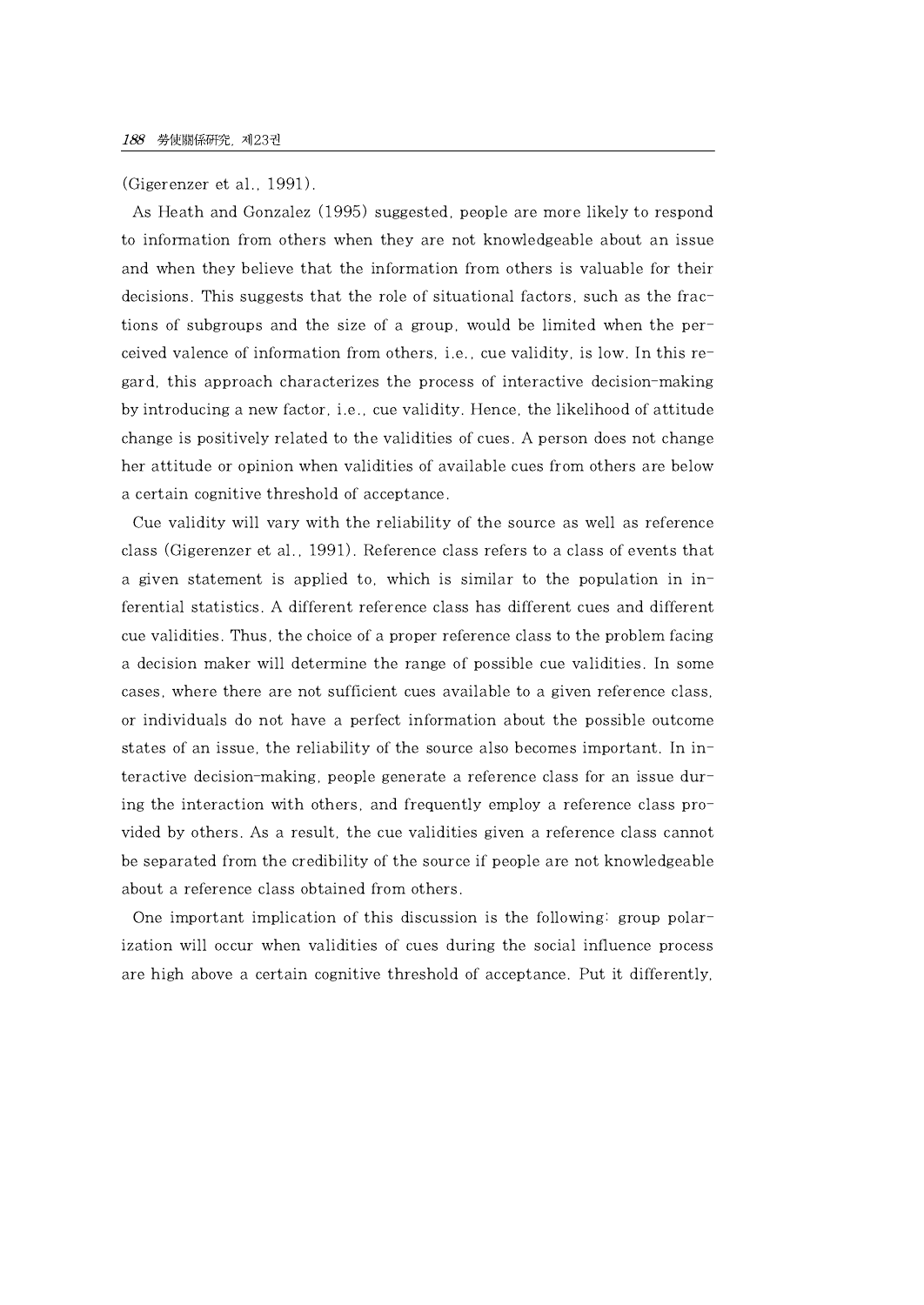group polarization will disappear when cues generated during group discussion have low validities. For example, when people perceive the available information as not valuable for their decisions, they will either decrease their confidence in judgments using the information or generate counterexamples in favor of their initial opinions. Hence, no matter how frequent a cue or argument is encountered during the interaction with others, this cue will not have a significant effect on the changes of people's attitudes.

#### 2. Cue Validities and Group Network Structure

From a Brunswikian perspective, the analysis of interactive decision-making, such as group polarization, calls for the understanding of the external environment surrounding decision-makers, where different cues are circulated and the validities of cues are available. As a way of characterizing the external environment, this study concerns a network structure of individuals involved in interactive decision-making, where a network structure of individuals is a pattern of interpersonal relations. In particular, this study draws on Willer (1999) and demonstrates that the network structure of individuals suffice to yield the group polarization in interactive decision-making.

If a person appears to have expertise in some knowledge domain relevant to an issue, the very perception may increase cue validities generated by the person. The literature on social networks suggests that a network structure of decision makers shapes the availability of cues and cue validities. Friedkin and Jonsen (1997) showed that if persons are subject to an identical set of interpersonal influence from others, then they will eventually develop similar opinions over an issue, irrespective of their initial dissimilar opinions. Similarly, Kameda and his colleagues (1997) posited that a member's cognitive centrality plays an important role in forming consensus among members. The cognitive centrality, measured by the degree centrality, refers to the extent to which a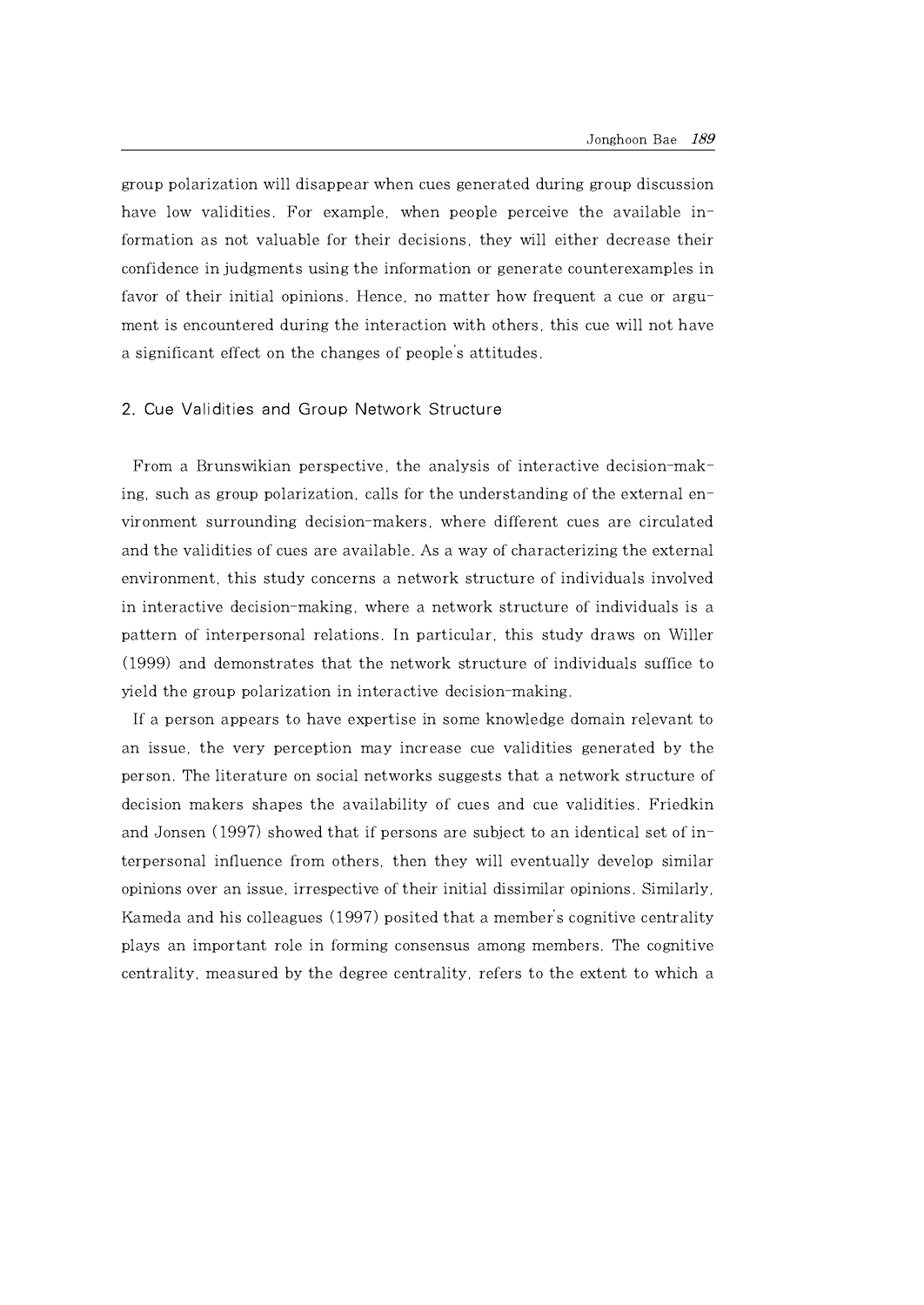person shares her knowledge with others. In short, the network structure of interactions among members yields the social influence on individual decision-making via changes of cue validities of some of members.

The influence of individuals with high cognitive centrality comes not from the fact that they have much information shared with others, but from the fact that they have more chance of being validated by others. Since people can easily validate shared knowledge with their own information, a cognitively central person can be perceived credible as long as his or her knowledge is judged to be valuable. As long as a person's cognitive centrality arises normally from the network structure of individuals exchanging opinions (e.g., Ennet & Bauman, 1994), one can manipulate the perceived validities of cues circulated among individuals by imposing a specific network structure onto the interactions among individuals.

A network structure however cannot be specified without articulating the content of interactions among individuals. These contents of interactions include friendship, task-related advice, emotions, and physical products or resources. Can we define cognitive centrality on all of these interactions? Typically, cognitive centrality is a property of network structure defined on task-related advices. Yet, with the following assumption, it is also likely that cognitive centrality arises from social interactions other than task-related advices: a network centrality in a network that leads to unequal distribution of perceived power among network members will be translated into the cognitive centrality in that network.

The source of a cue is judged to be reliable even though one has no way to test its credibility. For example, advice from doctors, whose knowledge is not fully shared by their patients, is regarded as reliable. Given that patients have no objective way of verifying doctors' advice, the reliability of this advice does not come from its credibility but from authority or power attached to the source. From this it follows that a network structure responsible for the unequal dis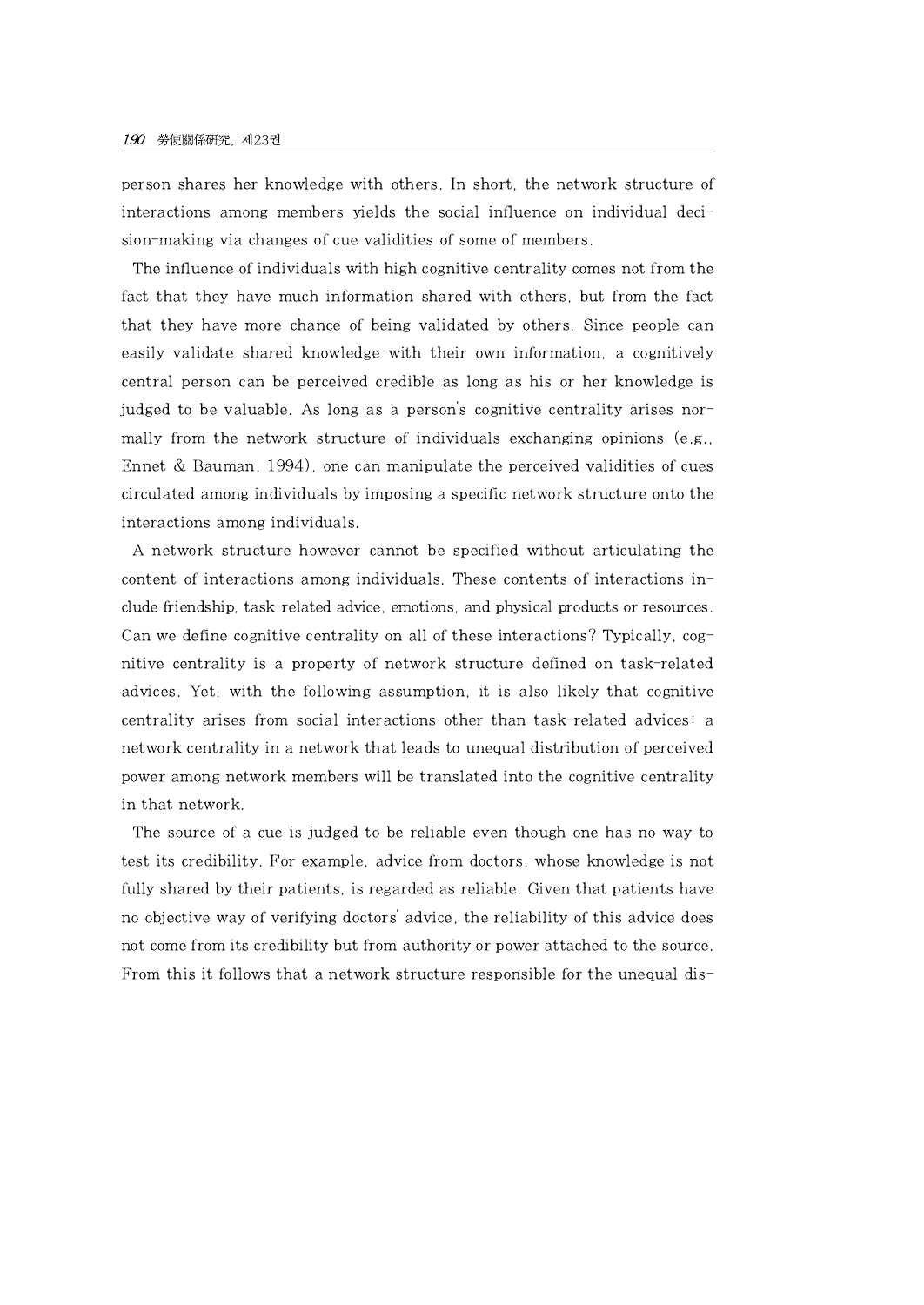tribution of power among members will lead the occupants of its central position to obtain a high level of cognitive centrality.

#### 3. Network Structure and Polarization

The role of network structure surrounding individuals is now applied to the case of group polarization. From interactive decision-making, a person combines information from others, cues, while assigning different weights, i.e., cue validities, to these cues. The preceding discussion assumes that cue validities vary with either cognitive centrality in task-related advance networks or positional centrality in other types of networks. This assumption is summarized as follows:

$$
U^*_{i} = U_i \times \Phi_i
$$

where  $U^*$  is i's preference over an issue after group discussion,  $U_i$  is i's preference over an issue before group discussion, and  $\Phi_i$  is the effect of the social influence on individual I.



 $\langle$  Figure 5 $\rangle$  A group structure with exclusively connected actors (N = 5)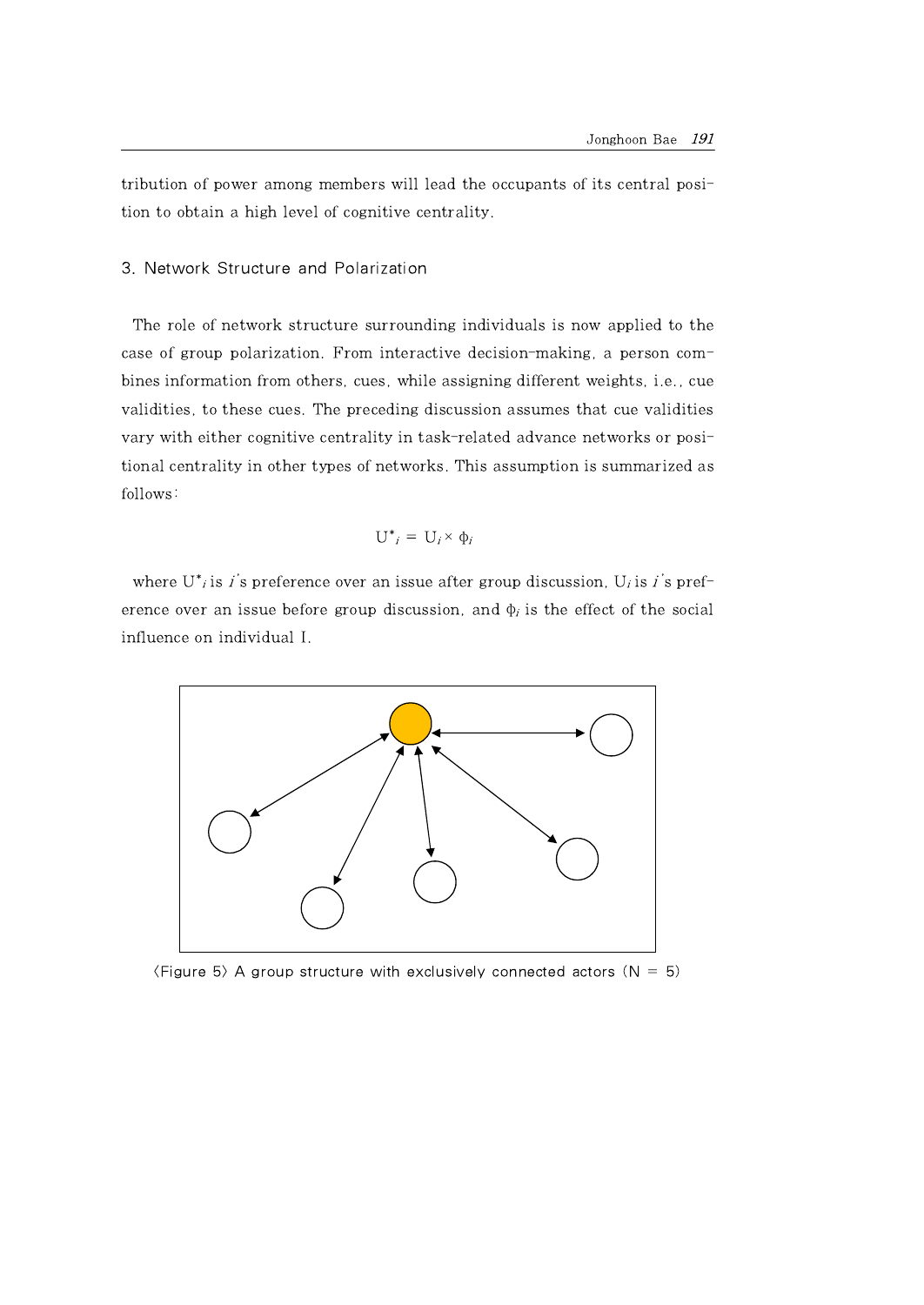As in Figure 5, a network structure with the unequal distribution of power leads  $\phi_i$  to vary more than 1 or less than zero. That is, the group preference is not convex combination of individual initial preference. In contrast, a network structure with everybody linked to one another leads  $\phi_i$  to vary between zero and one.

The following experiment allows for the test of this assumption. The experiment consists of two stages. At the first stage, subjects participate in a negotiation game. Subjects are randomly assigned to a position in a pre-determined network structure. The network structure of a group is manipulated by the experimenter. To this end, each subject is located to a computer, which is separated from other computer if subjects are not adjacent to each other in the network structure of a group. That is, subjects interact with others through computer screen, and links between computers are manipulated by the experimenter according to an intended group structure. The relations are defined on resource pooling relations, in which two subjects negotiate with each other to divide a given amount of a pooled financial resource. For example, subjects are asked to divide, say, 100 wons between them. The negotiation relations are exclusively connected in the sense that each subject can make only one exchange or negotiation with another subject. Therefore, if a central subject decides to negotiate with one of N peripherals, then N-1 peripherals do not have a chance of negotiation, and thus have a payoff of zero won.

At the second stage, subjects participate in interactive decision-making, where they are asked to evaluate an uncertain business project and to assign the amount of budget for the project. The task that subjects are asked to do at the second stage is adapted from Williams and Taormina (1993). Subjects are asked to participate on the Project Budget Committee, a committee responsible for evaluating business projects. They are presented with a detailed description of a business project, including the market demand forecast and required technology and managerial skills. After group discussion among sub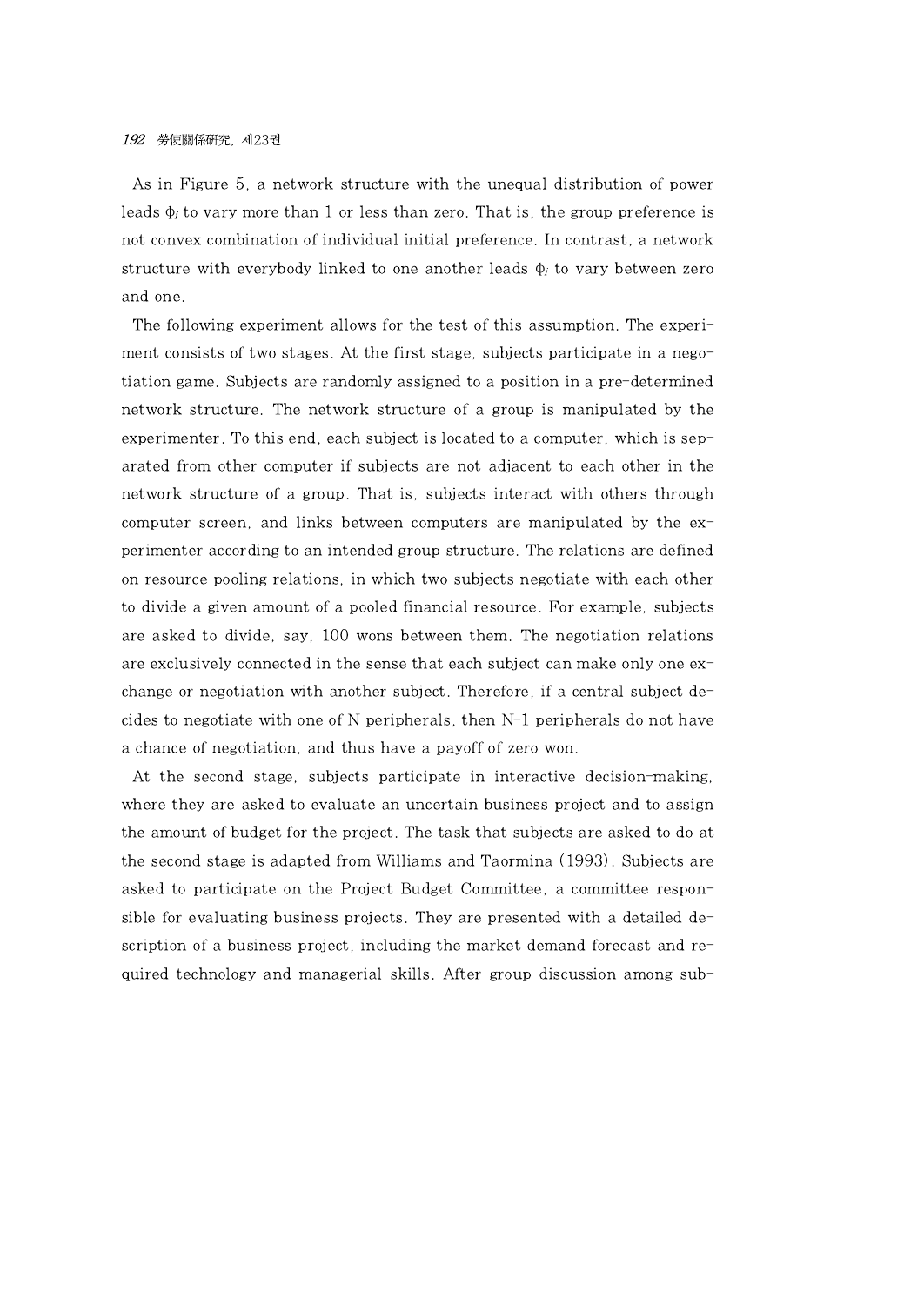jects, each is asked to decide the investment amount for the project. So, the task is of quantitative judgment. The dependent variable in the experiment is the investment amount decided by each subject.

#### 4. Network without Cognition

This study seeks to explain the process of informational influence in the context of interactive decision-making. Group polarization is addressed as a specific instance of informational influence. The motivation of this study is whether to explain informational influence without invoking biases in decision-making. From a Brunswikian approach, this study begins with the observation that a network structure of individuals interacting shapes the nature of information available to each individual. In particular, this study suggests that a network with the unequal distribution of power is likely to experience group polarization.

The validity of this network-based explanation awaits empirical investigations, including an experiment provided above. Yet, the following theoretical implication merits a further discussion. A causal understanding of any phenomena requires the researcher to select one specific aspect of the reality and construct a model that represents this selected and partial reality in a testable way. A network-based understanding is in this regard one of many models that deal with a partial reality. The challenge is whether an explanation for social phenomena is practically and substantively valid without bringing in individual cognition. This section addresses this challenge by observing that a network structure could be operative independent of individual cognition; individuals may error on the wrong side of unequal social networks.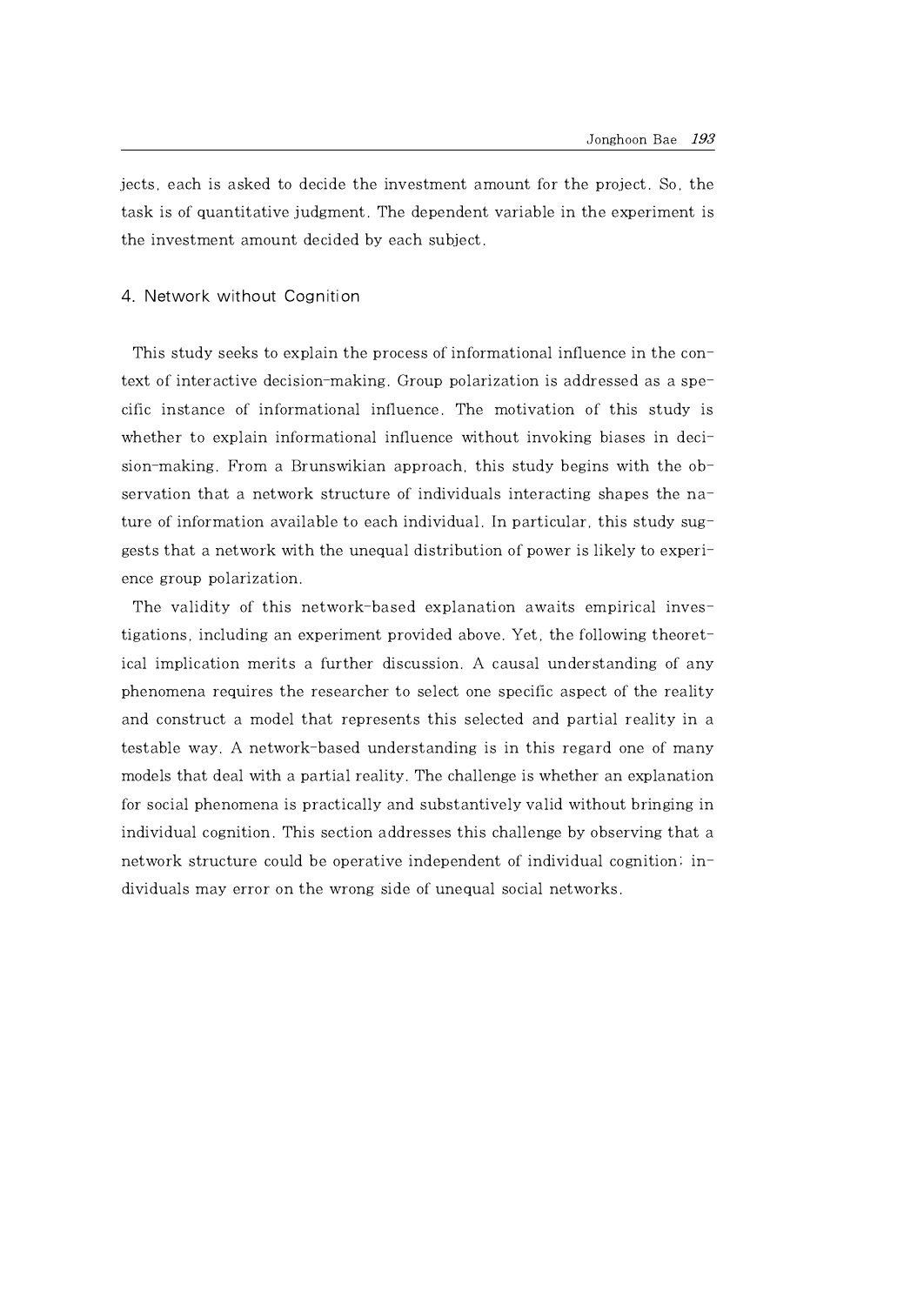## Ⅳ. Conclusion

The society has construed the living-world as a collection of persons and their environments such that physical or symbolic entities are foreign to men and that they reside in a bounded substance of volition, i.e., the self. Methodologically it has enduring impacts on the on-going research: three interrelated assumptions of the human nature, consistency, independency, and rationality. One important working hypothesis regarding the study of cognition and behavior is that there is something stable and consistent so as to allow for its systematic description. Stable and consistent traits of a person would be a case in point. For example, in probability judgment, a story with a person of stable and consistent traits actually measures what is real, not what is probable. Bruce Willis in 'Die Hard' is perceived to be realistic even though we will agree the character he played is less probable in our daily life. Hence, what is real from a reader perspective is not always what is probable in a scientific sense. Moreover, economists opt for a rather restrictive assumption that a person with stable traits, whether a leader or a follower, will make informed decision in an independent and rational manner.

A structuralist account of human behavior, including PDP and Brunswikian perspectives, avoids defending either the presence or the absence of these three properties of human behavior. Unlike behavioral economists, scholars of a structuralist approach rather leave untouched the nature of human behavior and delve into human behavior by drawing a good attention to namely social structure, a collection of both situational factors that are stable and persistent and the working of these factors that select a certain type of behavior over the others. The difference, for example, between a structural analysis of work team and a traditional analysis of leader-member exchange highlights this reasoning. While the latter is focused on the dyads of two interacting persons, the former copes explicitly with the interdependencies of multiple dyads in a team and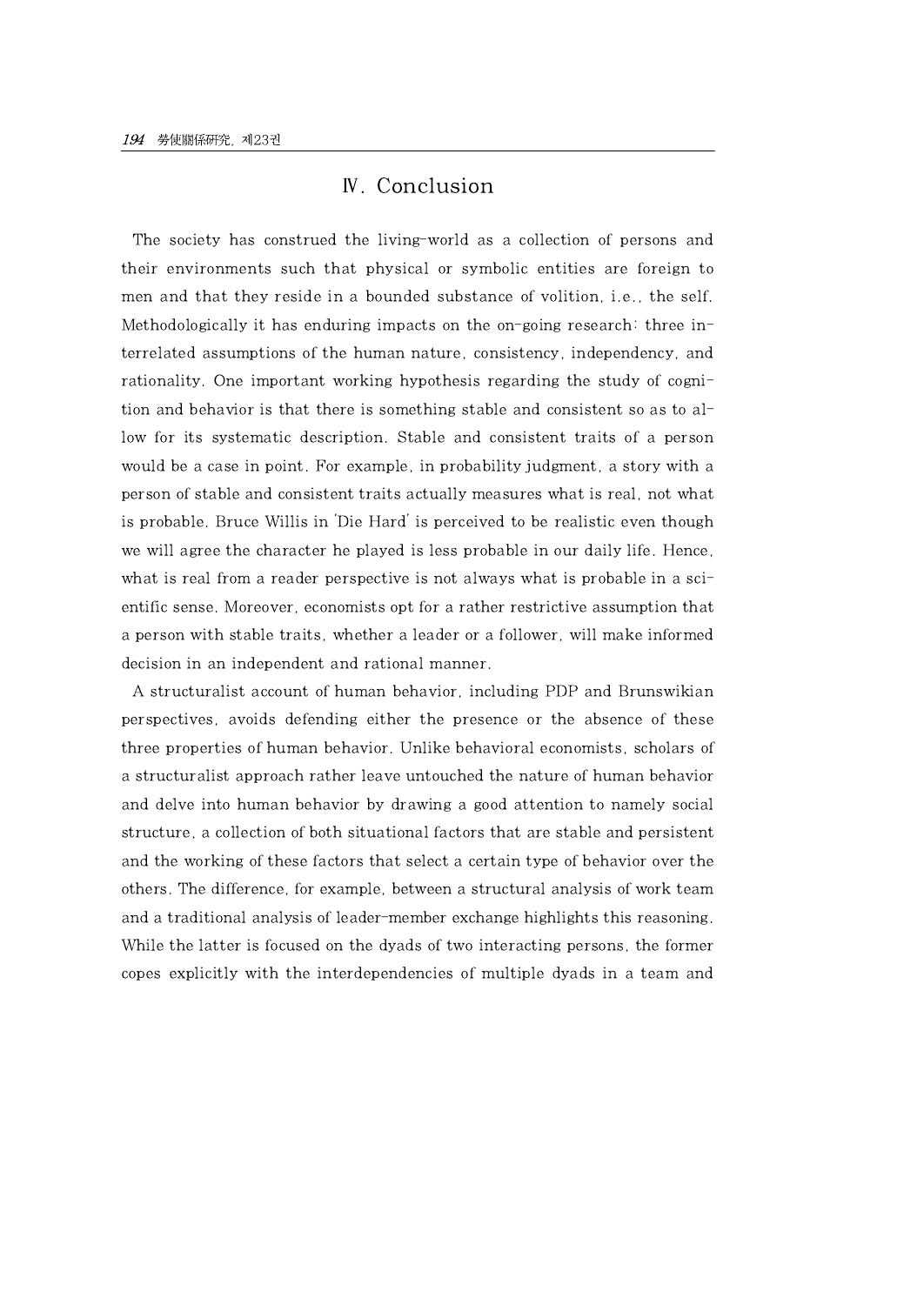views behavioral outcomes involving these dyads as arising endogenously from the nature of interdependencies.

It should be noted however that a structuralist account is not the only reliable way of addressing human behavior. Like any other theoretical enterprise, it is an intended yet refutable bias to unveil the phenomenon in a way that interests the researcher. At the same time it is also worthwhile to emphasize that a structuralist account is 'one' undeniable aspect of the reality that we seek to understand. As the Diamond Sutra notes, the garden is full of white snows, yet only spring knows its emptiness.

## **REFERENCES**

- Albaret, J., and B. Thon. 1998. Differential effects of task complexity on contextual interference in a drawing task. Acta Psychologica,  $100: 9-24$ .
- Anderson, J.R. 1976. Language, Memory, and Thought. NJ: Erlbaum.
- Arora, N., and G.M. Allenby. 1999. Measuring the influence of individual preference structures in group decision making. Journal of Marketing Research, XXXVI: 476-487.
- Bower, G.H., S. Thompson-Schill, and E. Tulving. 1994. Reducing retroactive interference: An interference analysis. Journal of Experimental Psychology: Learning, Memory, and Cognition,  $20:51-66$ .
- Brauer, M., C.M. Judd, and M.D. Gliner. 1995. The effects of repeated expressions on attitude polarization during group discussions. Journal of Personality and Social Psychology, 68: 1014-1029
- Burt, J. 1999. Associative priming in color naming: Interference and facilitation. Memory & Cognition,  $27:454-464$ .
- Cohen, J., K. Dunbar, and J.L. McClelland. 1990. On the control of automatic processes: A parallel distribution processing account of the Stroop effect.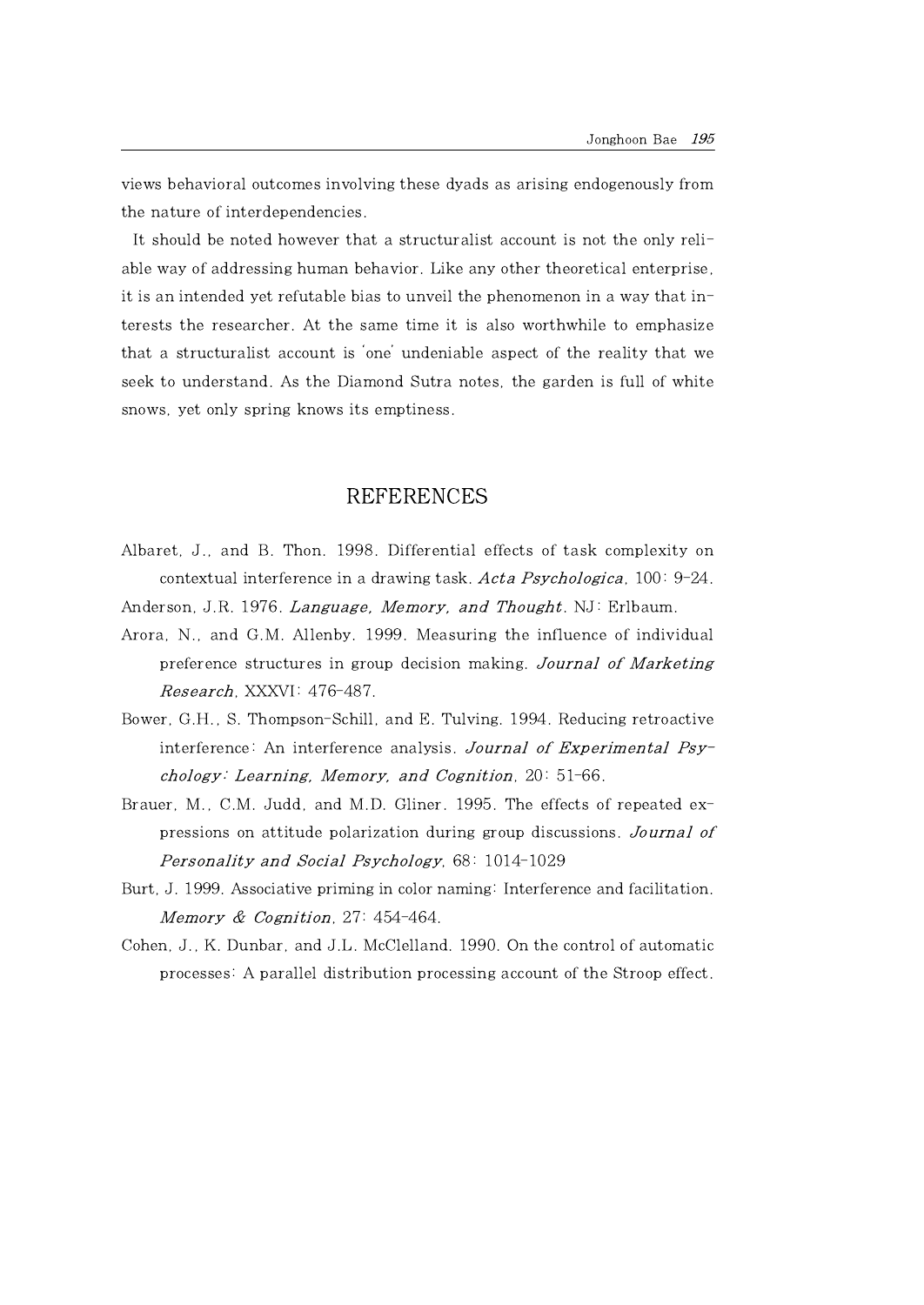Psychological Review, 97: 332-361.

- Davies, M. 1997. Belief persistence after evidential discrediting: The impact of generated versus provided explanations on the likelihood of discredited outcomes. Journal of Experimental Social Psychology, 33: 561-578.
- Davis, J.H., W.T. Au, L. Hulbert, and X. Chen. 1997. Effects of group size and procedural influence on consensual judgments of quantity: The example of damage awards and mock civil juries. Journal of Personality and Social Psychology, 73: 703-718
- De Jong, R., E. Berendsen, and R. Cools. 1999. Goal neglect and inhibitory limitations: dissociable causes of interference effects in conflict situations. Acta Psychologica, 101: 379-394.
- Dempster, F.N. 1985. Proactive interference in sentence recall: Topic-similarity effects and individual differences. Memory  $\&$  Cognition, 13: 81-89.
- Doms, M., and E. van Avermaet. 1980. Majority influence, minority influence and conversion behavior: A replication. Journal of Experimental Social Psychology, 16: 283-292.
- Ennett, S., and K.E. Bauman. 1994. The contribution of influence and selection to adolescent peer group homogeneity: The case of adolescent cigarette smoking. Journal of Personality and Social Psychology, 67: 653-663.
- Fiedler, K. 1996. Explaining and simulating judgment biases as an aggregation phenomenon in probabilistic, multiple-cue environments. **Psychological** Review, 103: 193-214.
- Friedkin, N.E., and E.C. Johnsen. 1997. Social positions in influence networks. Social Networks, 19: 209-222.
- Foucault, M. 2002 [1966]. The Order of Things. NY: Routledge.
- Gigerenzer, G., U.Hoffrage, and H. Kleinbolting. 1991. Probabilistic mental models: A Brunswikian theory of confidence. Psychological Review, 98: 506-528.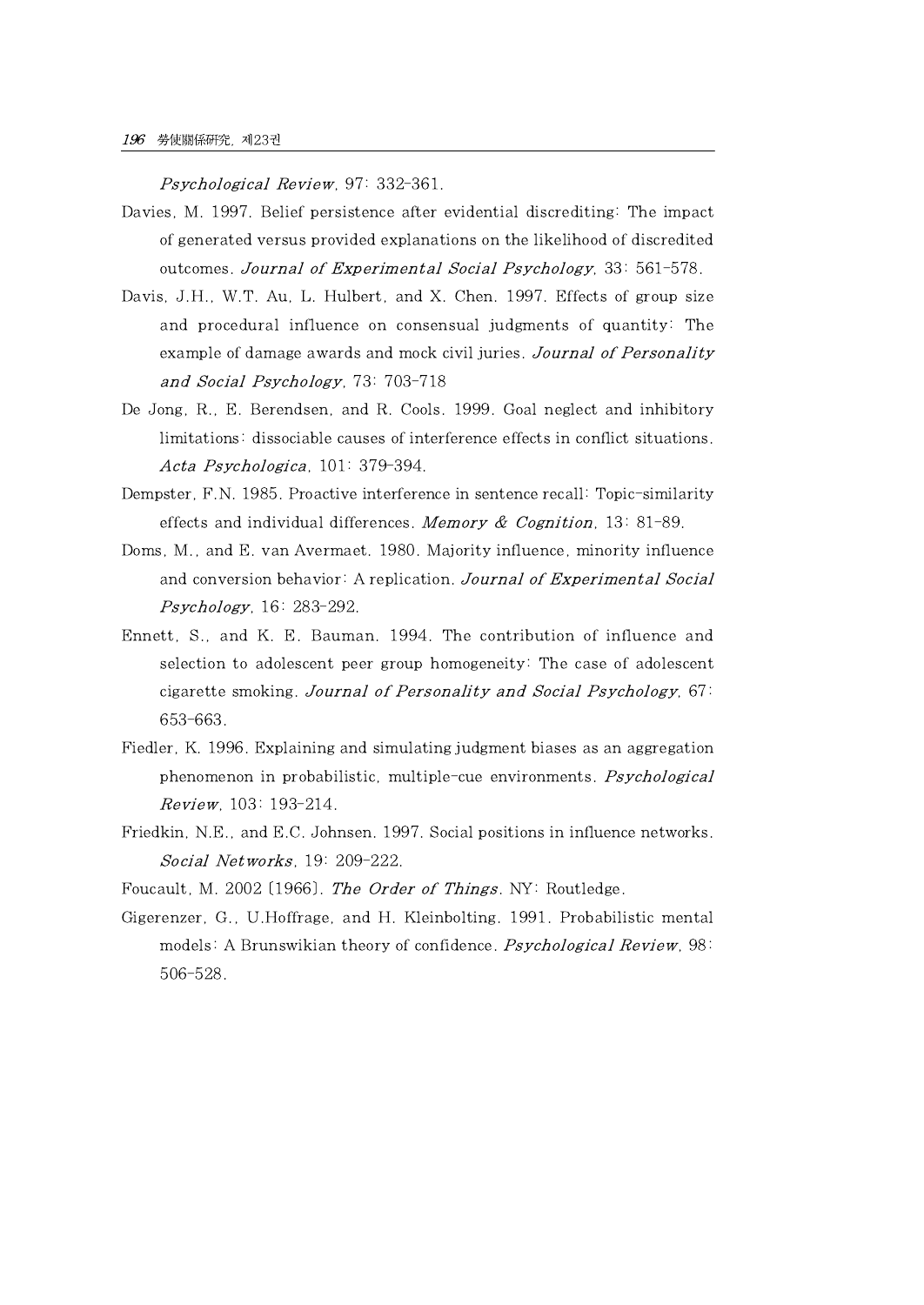- Heath, C., and Gonzalez, R. 1995. Interaction with others increases decision confidence but not decision quality: Evidence against information collection views of interactive decision making. Organizational Behavior and Human Decision Processes, 61: 305-326.
- Kameda, T., Y.Ohtsubo, and M. Takezawa. 1997. Centrality in sociocognitive networks and social influence: An illustration in a group decision-making context. Journal of Personality and Social Psychology, 73: 296-309.
- Kent, R.J., and C.T. Allen. 1994. Competitive interference effects in consumer memory for advertising: The role of brand familiarity. Journal of **Marketing**, 58: 97-105.
- Kelman, H. 1958. Compliance, identification, and internalization: Three processes of attitude change. Journal of Conflict Resolution,  $1: 51-60$ .
- Langer, E.J. 1975. The illusion of control. Journal of Personality and Social **Psychology**, 32: 311-328.
- Medin, D.L., B.H. Ross, and A.B. Markman. 2001. Cognitive Psychology  $(3<sup>rd</sup> ed.)$ . FL: Harcourt.
- Pashler, H. 1994. Dual-task interference in simple tasks: Data and theory. Psychological Bulletin, 116: 220-244.
- Tehan, G, and M.S. Humphreys. 1998. Creating proactive interference in immediate recall: Building a dog from a dart, a mop and a fig. Memory & Cognition, 26: 477-489.
- Van Selst, and M., P. Jolicoeur. 1997. Decision and response in dual-task interference. *Cognitive Psychology*, 33: 266-307.
- Willer, D. (Ed.). 1999. Network Exchange Theory. London: Praeger.
- Williams, S.W., and R.J. Taormina. 1993. Unanimous versus majority influence on group polarization in business decision making. The Journal of Social Psychology, 133: 199-205.